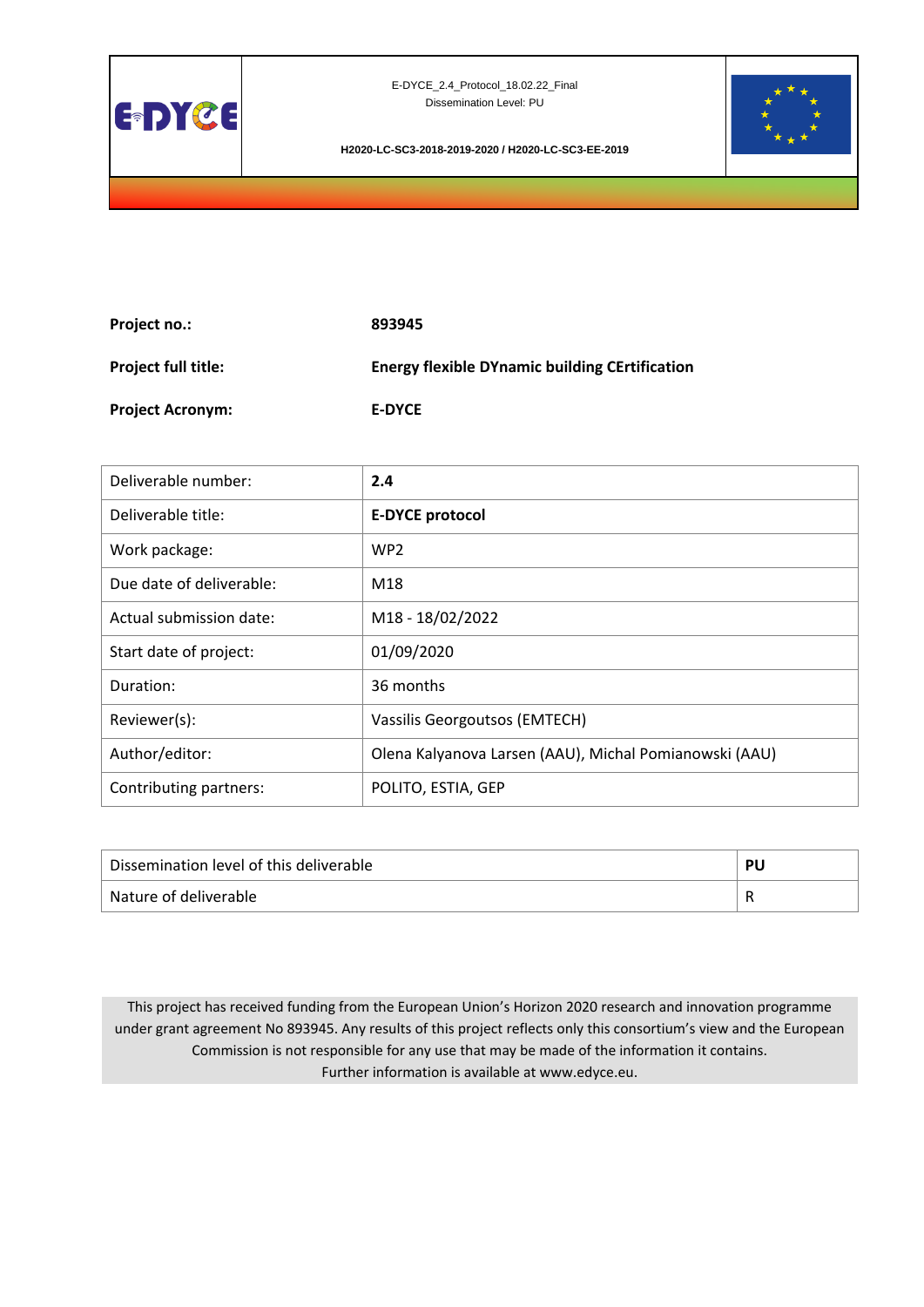## **Document history**

| <b>Version</b><br>no. | <b>Date</b> | <b>Authors</b>                                  | <b>Changes</b>             |
|-----------------------|-------------|-------------------------------------------------|----------------------------|
| 0.1                   | 07/11/2021  | Olena K. Larsen &<br>Michal Z. Pomianowski, AAU | Initial draft              |
| 0.2                   | 13/12/2021  | Olena K. Larsen &<br>Michal Z. Pomianowski, AAU | Updated draft              |
| 0.3                   | 04/02/2022  | Olena K. Larsen &<br>Michal Z. Pomianowski, AAU | Updated draft              |
| 0.4                   | 11/02/2022  | Vassilis Georgoutsos,<br><b>EMTECH</b>          | Internal review            |
| 1.0                   | 18/02/2022  | Anne Bock, AAU                                  | Final check and submission |

## **Contributors**

| <b>Partner</b><br>no. | short<br><b>Partner</b><br>name | Name of the Contributor | E-mail                             |
|-----------------------|---------------------------------|-------------------------|------------------------------------|
| 1                     | AAU                             | Olena K. Larsen &       | ok@build.aau.dk                    |
|                       |                                 | Michal Pomianowski      | map@build.aau.dk                   |
| 2                     | <b>POLITO</b>                   | Giacomo Chiesa          | giacomo.chiesa@polito.it           |
| 4                     | <b>EMTECH</b>                   | Vassilis Georgoutsos    | vassilis.georgoutsos@emtech.global |
| 5                     | <b>ESTIA</b>                    |                         |                                    |
|                       | <b>GEP</b>                      |                         |                                    |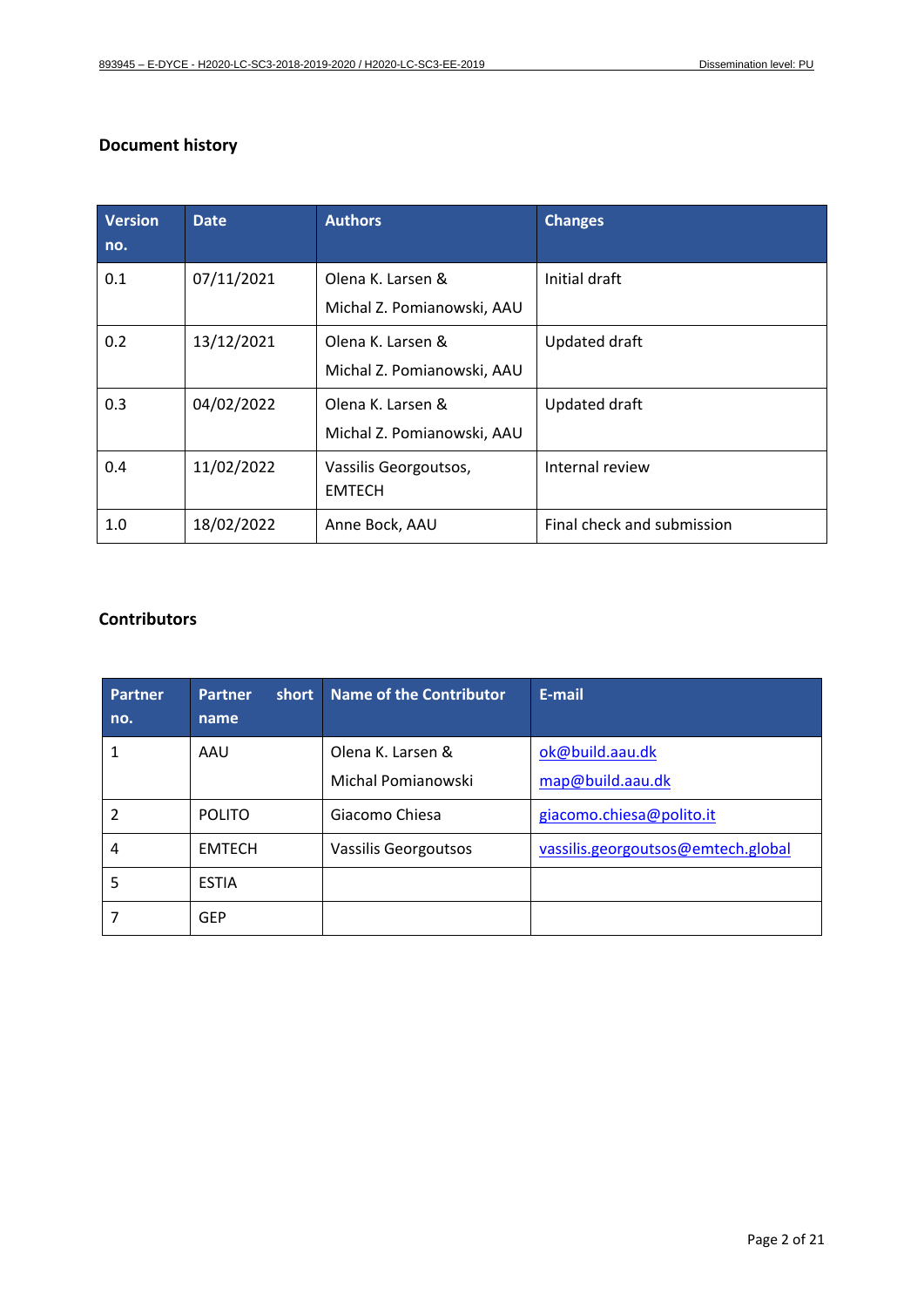# **Table of Contents**

| 1              |       |  |
|----------------|-------|--|
| $\mathcal{L}$  |       |  |
|                | 2.1   |  |
|                | 2.2   |  |
|                | 2.2.1 |  |
|                | 2.2.2 |  |
|                | 2.2.3 |  |
|                | 2.3   |  |
|                | 2.4   |  |
| 3 <sup>1</sup> |       |  |
|                | 3.1.1 |  |
|                | 3.1.2 |  |
|                | 3.1.3 |  |
|                | 3.1.4 |  |
| 4              |       |  |
| 5              |       |  |

## **Table of figures**

| Figure 1. Schedule of occupancy according to EN 16798-1 and according to guideline in Denmark. 11 |  |
|---------------------------------------------------------------------------------------------------|--|
|                                                                                                   |  |

## **Tables of tables**

| Table 3. Parameters in the definition of building operation time acc. to EN 16798-110 |  |
|---------------------------------------------------------------------------------------|--|
| Table 4. An example of standard and adapted conditions for a dwelling in DK11         |  |
|                                                                                       |  |
|                                                                                       |  |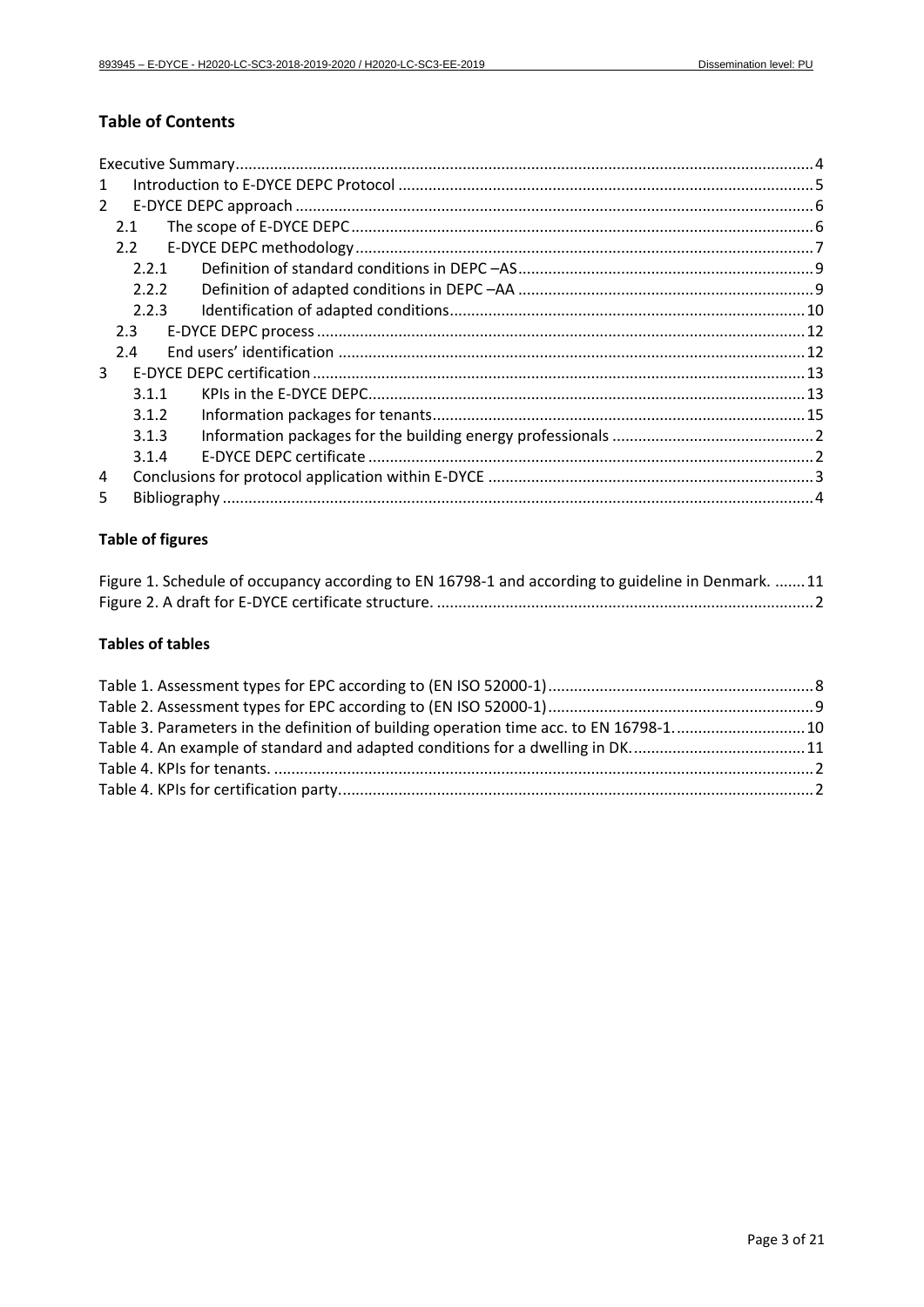## **Executive Summary**

<span id="page-3-0"></span>This report is Deliverable 2.4 of E-DYCE project, which utilizes the outputs of WP1 to consolidate the E-DYCE DEPC process into a protocol. In Chapter 1, the framework for the development of the protocol is split into four steps:

- 1. Specification of E-DYCE DEPC scope, where the performance gap (PG) detection and reduction is seen as an ultimate outcome of the E-DYCE certification.
- 2. Detailing of E-DYCE DEPC methodology to carry out the certification.
- 3. Development of the protocols for E-DYCE DEPC, including the relevance and adoption of specific CEN/ISO standards.
- 4. Structuring identified KPIs to offer to the end-users the best possible service by addressing their needs.

In this regard, Section 2 details the scope of E-DYCE DEPC, stating that the E-DYCE DEPC approach is dedicated to accurate energy performance evaluation, where the primary purpose of comfort considerations is then to detect causes of the performance gap and to support potential improvement for PG elimination and the energy need reduction.

The E-DYCE DEPC methodology is detailed in Section 2, defining the assessment schemas for the E-DYCE certification according to EN ISO 52000-1. Following assessment schemas are selected for application within E-DYCE:

- [EPC], where building energy performance is estimated according to the current steady-state approach (EPBD 2018 Directive).
- [DEPC AS], where building energy performance is estimated for standard weather conditions and standard loads.
- [DEPC AA], where building energy performance is estimated for actual climatic conditions and loads, which are modified from standard, to approach real conditions, so-called "Adapted conditions", which are defined in section [2.2.2.](#page-8-1)
- [DEPC-O], where building performance is estimated under the actual climatic conditions and actual building use and operation data, so-called monitored performance.

Finally, in section 3, the key performance indicators for E-DYCE DEPC are summarized and grouped into the following main families. These families are:

- *Energy operation KPIs* -more specifically the energy needs in the building, to support identification of the performance gap.
- *The energy signature KPIs -*to ease the evaluation of the performance gap of a building/zone due to the operational thermal conditions.
- *Comfort/quality KPIs* to support detection of causes for the performance gap.
- *Free-running operation* **KPIs** to address issues in certification of low-tech buildings, but also to support passive strategies application in buildings.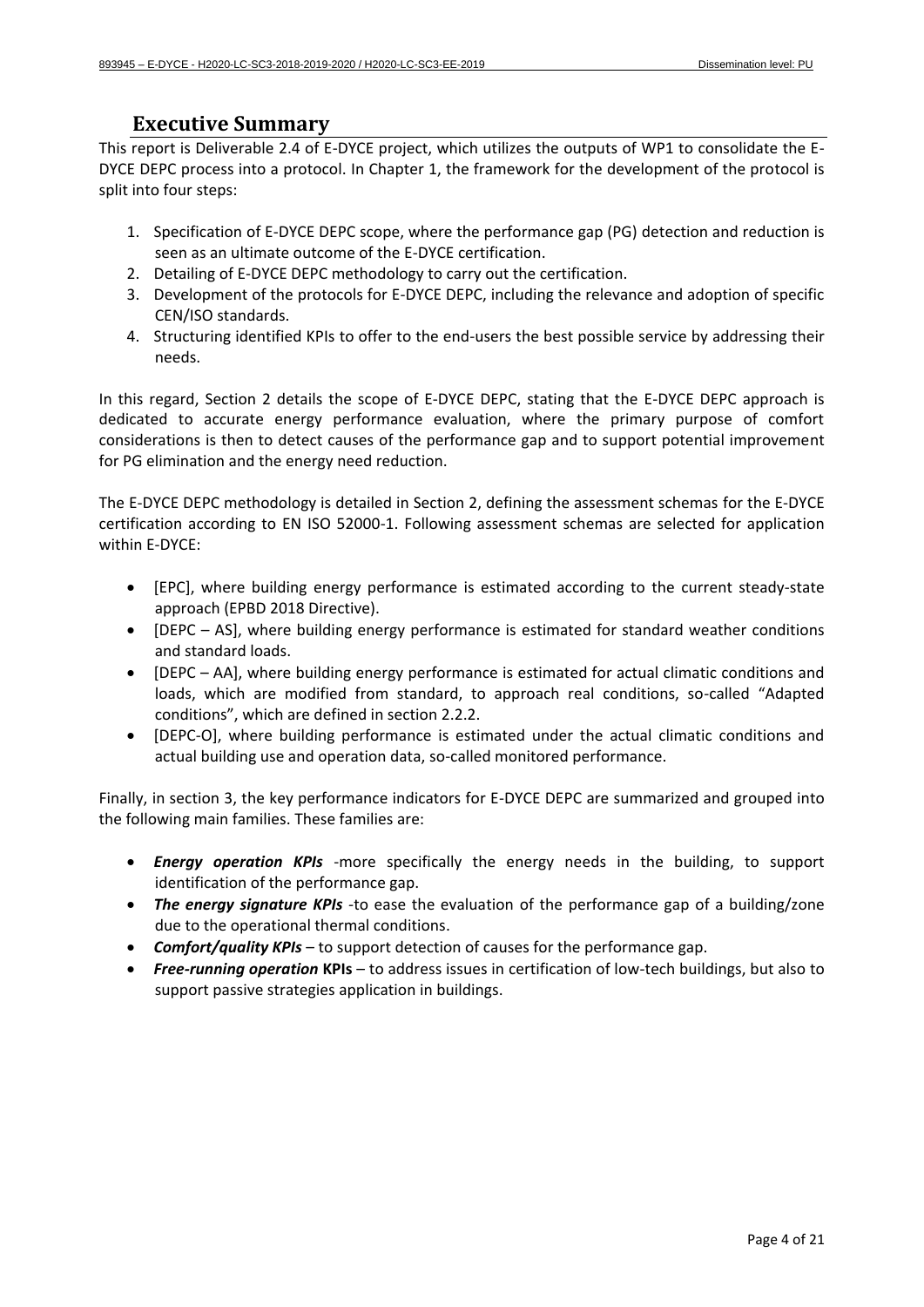# <span id="page-4-0"></span>**1 Introduction to E-DYCE DEPC Protocol**

E-DYCE (Energy flexible Dynamic building Certification) is the Energy Performance Certification which offers near real-time optimization of building performance and comfort, by capturing the building's dynamic behavior and at the same time providing transparent feedback, through an intuitive protocol interface. This includes a potential forecast of performance, related to climate change, change of user behavior, and the assessment of renovation roadmaps.

Among other things, the E-DYCE objective is to support communication between labeling professionals, building owners, and energy service companies to cultivate benefits in both indoor climate and energy savings, including the free-running potential and smartness in buildings.

The shortcomings of current steady-state labeling approaches (EPBD 2018 Directive) are identified as the main open issues in E-DYCE deliverable 1.2 to be treated within the E-DYCE project. These are listed below.

- Free-running and passive technologies
- The smart readiness vision
- Energy metering and district network communication
- Dynamic hourly models and performance gap
- Renovation and operation roadmap

For each initially identified issue, a list of relevant Key Performance Indicators is established in deliverable 1.2, where KPIs are grouped according to the following main families:

- 1. Energy and energy efficiency (including a reduction in energy needs)
- 2. Free running operation and potential exploitation (including temperature performances)
- 3. Comfort/quality (including thermal comfort improvement, indoor air quality)
- 4. Smartness readiness
- 5. Correlated indicators (including Energy demand forecast; Economic indices; and Climate change impact indices)

It is relevant to mention that this report (deliverable 2.4) addresses only the KPI within the first three groups (1-3), as these are directly integrated into E-DYCE protocol, which consolidates the E-DYCE DEPC process. Furthermore, family 1, dealing with the energy and energy efficiency in this report is split into the energy operation and the energy signature, as it is elaborated in section [0.](#page-12-0) Meanwhile, the other families of KPIs (4-5) have a different nature, and they do not take an active part in the E-DYCE certification process but can function as a supplement to it. The correlated indicator in the family 5, such as the energy demand forecast is addressed in task 3.4 of the project, and it is aimed at informing users and thereby at influencing their behavior positively. The economic indices in the family 5 are addressed in the project via the renovation roadmaps using the least coast approach for weighting the energy savings against the cost of intervention. Finally, it has to be mentioned that the climatic change impact indices are not addressed in E-DYCE.

E-DYCE platform includes Python Real-time Energy dynamics and Climate Evaluation module (PREDYCE), which can offer parametric simulation, simulation under real weather data conditions, comparison between calculated and measured performance, performance evaluation with changed conditions of use, etc. These capabilities within the dynamic building simulation address the above-stated issues while resulting in a massive amount of output being produced. Thus, in the E-DYCE the advantage of vast capabilities to produce results can become a challenge to identify, calculate, and isolate relevant results.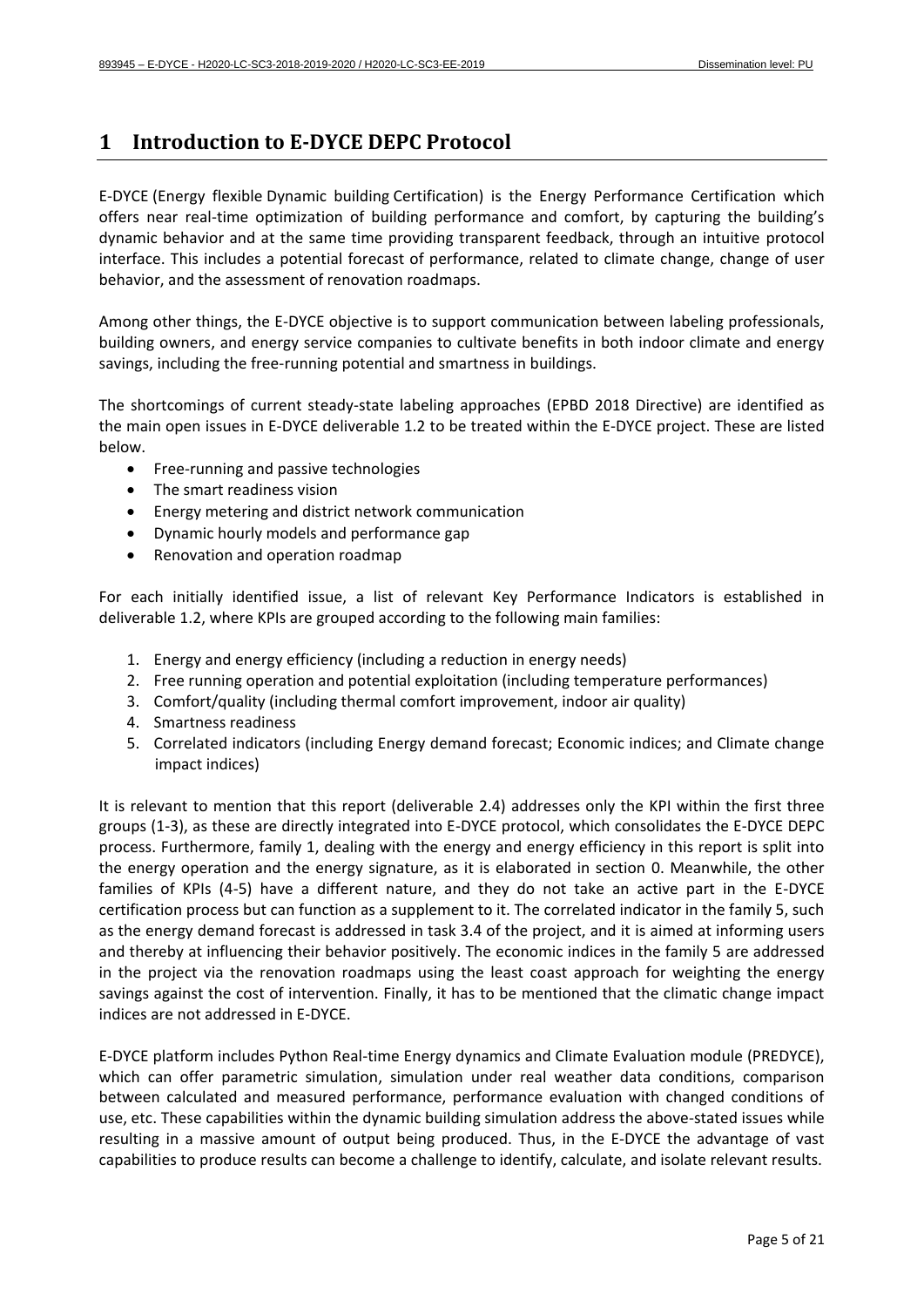This challenge is addressed in this report by the consolidation of the E-DYCE DEPC process by:

- 1. Specification of E-DYCE DEPC scope, where the performance gap reduction is seen as the ultimate outcome of the E-DYCE certification.
- 2. Detailing of E-DYCE DEPC methodology to carry out the certification.
- 3. Development of the protocols for E-DYCE DEPC, including the relevance and adoption of specific CEN/ISO standards.
- 4. Structuring identified KPIs to offer to the end-users the best possible service by addressing their potential demands.

## <span id="page-5-0"></span>**2 E-DYCE DEPC approach**

This section addresses the scope of E-DYCE DEPC and details the methodology for the E-DYCE DEPC certification in relation to the well-known static EPC approach (EN ISO 52000-1) and discusses the potential E-DYCE process in relation to the DEPC stages described in the Grant Agreement.

### <span id="page-5-1"></span>*2.1 The scope of E-DYCE DEPC*

The inability of current steady-state energy labeling approaches to accurately reflect dynamic conditions within and outside the building is argued to be the main reason for the presence of the performance gap, resulting in limited exploration and incitement for the potential improvements.

Another significant aspect argued to cause the performance gap is related to the building use and the operational conditions. The first one is normally expressed by the occupancy and the internal loads in the building and the latter one addresses the use/abuse of the systems in the building. Building operational conditions are typically expressed through preferences to the set-points, habits for natural ventilation, use of shading, but also can relate to the ways occupants resolve comfort issues, if there are any. In this perspective, the deviation between the expected and realized comfort conditions within a building can be seen as a way to identify and (if relevant) quantify the increase of the energy demand caused by this deviation.

In this regard, not only the buildings with mechanical systems can be characterized in terms of the performance gap, but also the low-tech buildings with absent mechanical systems or the hybrid ones, i.e. heating system present/no cooling system or cooling system present/no heating. In mechanically operated buildings, the performance gap will then be evaluated via traditional performance indexes, for example, heating/cooling needs, which are sensitive to the operational conditions and building use. For the low-tech buildings, fully or partly functioning in the free-running mode, defined in Deliverable 1.2, the fictitious energy needs can be representative of the performance gap.

With the scope of performance gap (PG) detection and its' further reduction, the E-DYCE DEPC approach is dedicated to accurate energy performance evaluation, where the primary purpose of comfort considerations is then to detect causes of the performance gap and to support potential improvement for PG elimination and the energy need reduction.

<span id="page-5-2"></span>A clear definition of the E-DYCE scope is of key importance for detailing the E-DYCE methodology and for the development of the E-DYCE protocol and selection of the right KPIs.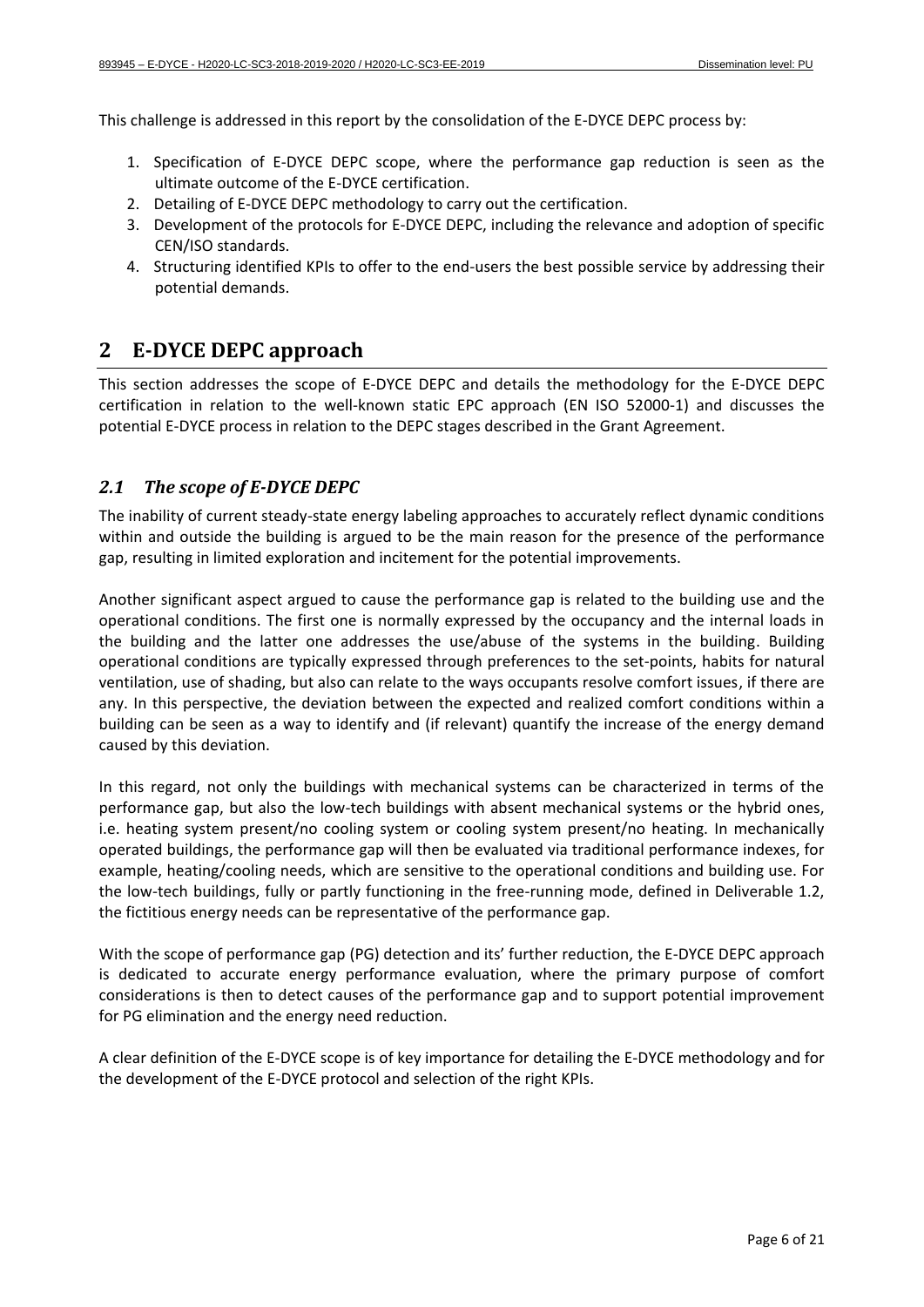### *2.2 E-DYCE DEPC methodology*

The logic behind E-DYCE DEPC approach is described in the grant agreement and is further detailed in D1.2, where the functionality and the links between E-DYCE modules are elaborated. Though, the certification procedure and the information necessary to certify a building according to the E-DYCE approach have not yet been defined.

Deliverable 1.2 describes three main stages of the E-DYCE process, these are:

- Stage 1: Inputs and data collection;
- Stage 2: Monitoring and implementation of dynamic certification methodology; and
- Stage 3: User feedback and actuation.

For the certification procedure, Stage 1 is responsible for the definition of the baseline model of the building or building space unit. Stage 2, is dedicated to the development of the models that can address the shortcomings of the present steady-state EPC, by incorporating capabilities of E-DYCE modules, such as free-running operation, sensor inputs, model calibration, operational rating, weather forecast, etc. Stage 3 corresponds to the communication of outputs from Stage 1 and Stage 2 to the user.

The principal development of building models for Stages 1 and 2 of the E-DYCE process is addressed in WP2 and WP3. Also, the definition of a baseline model and the models in Stage 2 must be made already in this protocol, as it is critical for the E-DYCE certification process. Moreover, it requires a decision about zoning and system-related assumptions in the models. The zoning assumptions, in this case, are related to the geometry of the model and rely on a common methodology to be developed within E-DYCE for the definition of thermal zones within the model. The system-related assumptions, on the other hand, are related to the definition of systems within a model, where the same system can be modeled in several ways including loads, schedules, and set-points in multiple ways. With regards to geometry and systems in the models, EDYCE approach seek for simplicity in model development while ensuring good credibility of results. This activity is reflected in Task 2.3 and 3.5.

For the time being, the E-DYCE protocol is developed without final decision about zoning or systems. That means that a refinement of the protocol may take place in the future.

Looking at, the scope of the E-DYCE project about the performance gap detection and its reduction, it can be argued that the models in Stage 2, ideally, must approach the actual building performance, if all issues of the current EPC have been addressed. In practice, though, it will not be possible, due to many reasons, such as: compulsory model simplification, absent data about user behavior and building operation, assumed envelope properties, etc. Therefore, building models in Stage 2 can only to some degree contribute to the elimination of the performance gap, when compare between models in Stage 1 and Stage 2.

<span id="page-6-0"></span>The performance gap is closely related to the assessment schema used for the certification. In E-DYCE deliverable 1.2 it is stated that the procedure for the rating of buildings in E-DYCE will be based on EPC assessment types according to EN ISO 52000-1, [\(Table 1\)](#page-7-1). In addition, it is concluded that the static EPC asset rating should be included along with dynamic operational and asset rating, to function as a reference when moving from EPC to DEPC.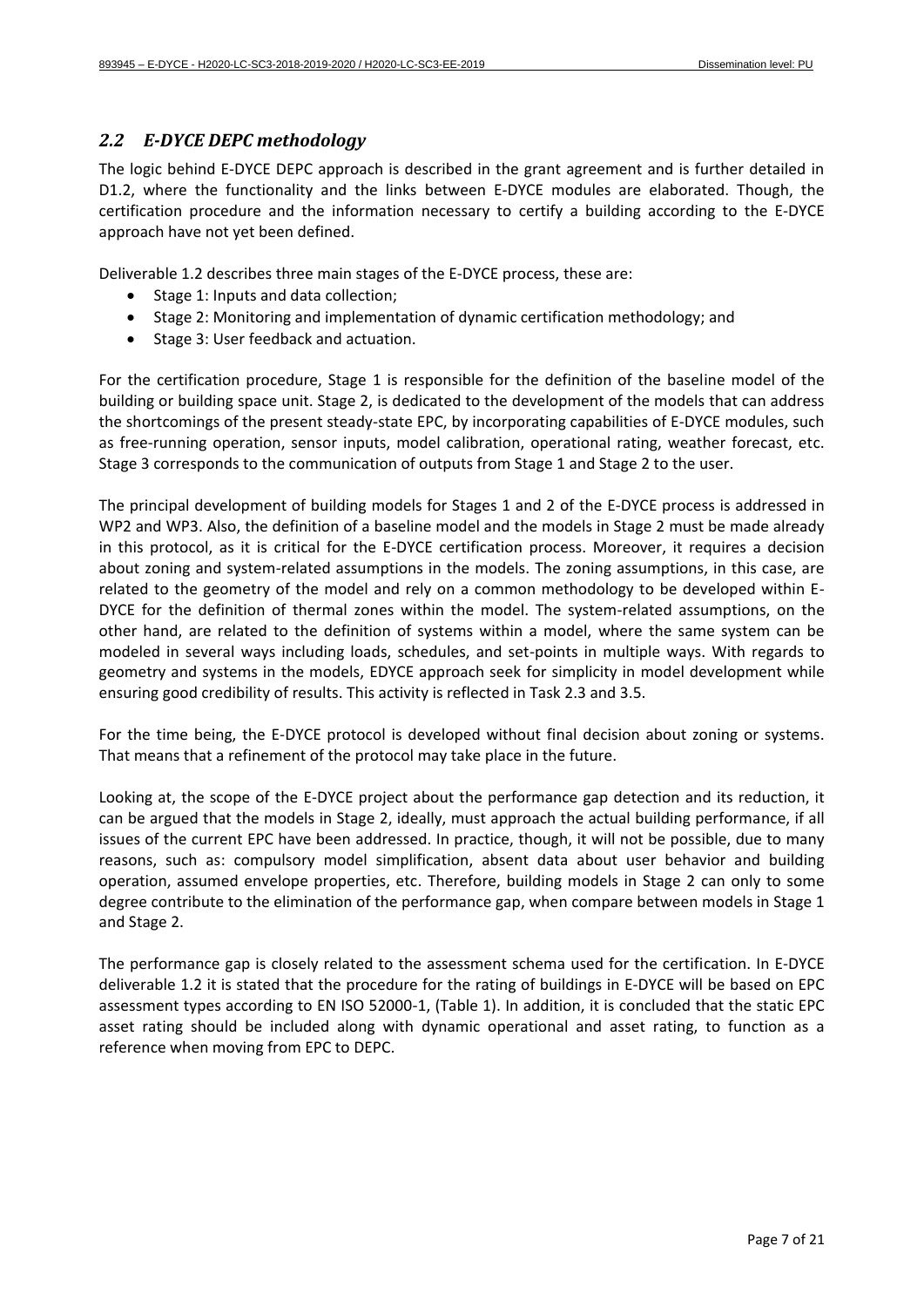| <b>Type of EPC</b>  | Sub-type                         | <b>Building</b> | <b>Climate</b>        | <b>Loads</b>          |
|---------------------|----------------------------------|-----------------|-----------------------|-----------------------|
|                     | Design                           | Design          | Standard              | Standard              |
|                     | As-built                         | Actual          | Standard              | Standard              |
| <b>Asset rating</b> | Actual                           | Actual          | Actual                | Actual                |
|                     | <b>Tailored</b><br>Purpose-based |                 |                       |                       |
| <b>Operational</b>  | Actual                           | Actual          | Actual                | Actual                |
|                     | Climate-corrected                | Actual          | Corrected to standard | Actual                |
|                     | Use-corrected                    | Actual          | Actual                | Corrected to standard |
|                     | Standard                         | Actual          | Corrected to standard | Corrected to standard |

<span id="page-7-1"></span>**Table 1. Assessment types for EPC according to (EN ISO 52000-1)**

Schemas relevant for the E-DYCE certification procedure are summarized in Table 2. Here, only one type of dynamic operational rating is included, namely Operational – Actual [DEPC-O]. Among other things, it functions as a reference for PG estimation when moving between different schemas of asset rating. DEPC-O always refers to operational building certification under the actual climatic conditions and actual building use and operation, based on measured properties when no corrections have been applied.

Contrary to the operational rating, the asset rating in E-DYCE DEPC process is introduced at several levels and represents calculated values of building performance:

- [EPC] building performance estimated according to current steady-state approach (EPBD 2018 Directive).
- [DEPC AS] building performance estimated in Stage 1 of E-DYCE DEPC process, for standard weather conditions and standard loads. For this model, a definition of standard conditions has been made and it is elaborated on in section [2.2.1.](#page-8-0) These conditions to a higher degree correspond to EPC calculation conditions. Thus, by moving from EPC to DEPC-AS model, only some of the dynamic aspects of building performance are being addressed, for example, 24 hour load profiles, climatic conditions, and the possibility for detailed inclusion of thermal mass of the building.
- <span id="page-7-0"></span>• [DEPC – AA] – building performance estimated in Stage 2 of E-DYCE DEPC process, performed for actual climatic conditions and loads which are modified from standard, to approach real conditions. In Table 2 these conditions are named "Adapted", meanwhile the definition of these conditions is found in section [2.2.2.](#page-8-1) Accordingly, the models in Stage 2 of the E-DYCE DEPC process are the closest approximation to an actual building operation. These models include all aspects of dynamic building performance that are possible to address in the models under standardized procedures.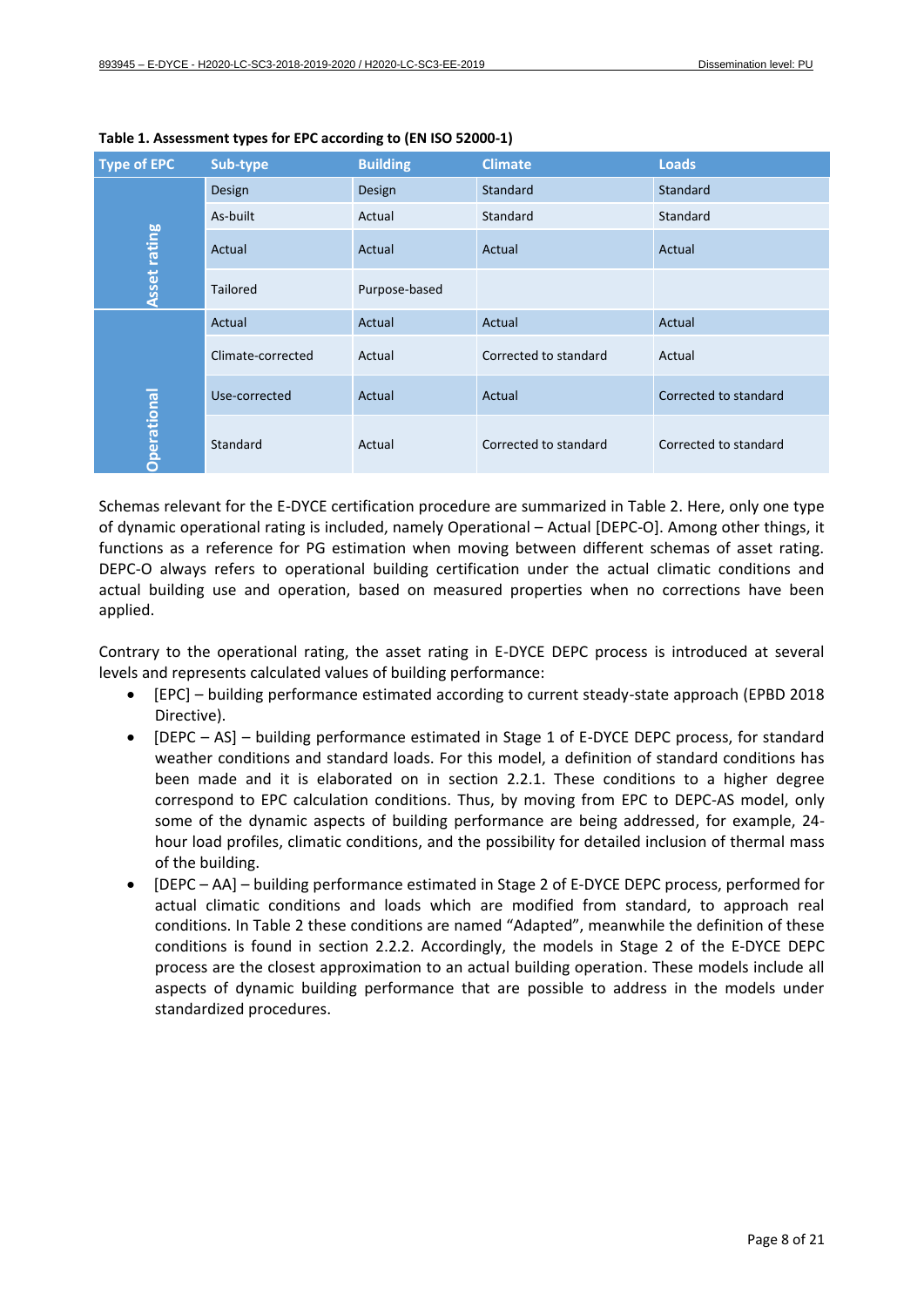| <b>Type</b>        | of. | <b>EPC/DEPC</b> | <b>Short</b> | Sub-     | <b>Building</b> | <b>Climate</b> | Loads    | <b>Comment</b>                       |
|--------------------|-----|-----------------|--------------|----------|-----------------|----------------|----------|--------------------------------------|
| assessment         |     |                 | name         | type     |                 |                |          |                                      |
| <b>Asset</b>       |     | <b>EPC</b>      | <b>EPC</b>   | Design   | Design          | Standard       | Standard | EPC-label                            |
|                    |     | <b>DEPC</b>     | $DEPC - AS$  | As-built | Actual          | Standard       | Standard | <b>Asset rating Standard</b>         |
|                    |     | <b>DEPC</b>     | $DEPC - AA$  | As-built | Actual          | Actual         | Adapted  | <b>Asset rating Actual</b>           |
| <b>Operational</b> |     | <b>DEPC</b>     | $DEPC - O$   | Actual   | Actual          | Actual         | Actual   | Reference<br>for<br>PG<br>evaluation |

**Table 2. Assessment types for EPC according to (EN ISO 52000-1)**

In this way, the suggested E-DYCE DEPC procedure relies on already existing standardized procedures, provides a reference to well-known static EPC schema, and at the same time meets the goal of E-DYCE project for performance gap detection and elimination, while being transparent and applicable for any building type and independent of the technologies present within the building.

Here, it is important to highlight that in E-DYCE DEPC total demands are seen of less importance, as the certification is performed for the distributed demands, such as energy demand for heating, cooling, domestic hot water, artificial lighting, etc. This also means that some of these demands can be absent, but the certification can still be carried out. This also explains why E-DYCE certification will not generate a new type of label, but instead uses already existing labeling schema for PG detection and reduction.

### <span id="page-8-0"></span>**2.2.1 Definition of standard conditions in DEPC –AS**

Standard conditions in DEPC-AS are representative of standard conditions in EPC calculation procedures. In this way, it is possible to ensure that the dynamically calculated energy demands in DEPC-AS models are directly comparable to the EPC results if distributed to corresponding demands. For example, standard conditions in DEPC-AS will be identical to the conditions used in the hourly method to calculate the energy loads and needs for heating in ISO 52016-1. Thus, the heating demand calculated according to EPC schema and according to DEPC-AS are comparable.

Accordingly, the identification of standard conditions is not a part of E-DYCE project, as the framework for their definition and identification is already described in EN ISO 52000-1 and other relevant standards.

#### <span id="page-8-1"></span>**2.2.2 Definition of adapted conditions in DEPC –AA**

The adapted conditions are defined as conditions that approach actual building use and operation. These conditions include such aspects as loads, set points, and schedules, which typically relate to users and systems in buildings. These aspects will be explained in section [2.2.3.](#page-9-0)

Knowledge of these conditions can be limited even after completing an inspection. Therefore, several levels of these adapted conditions can be identified, where the user can select among pre-defined conditions, alter pre-defined conditions, and/or generate their adapted conditions, if feasible.

The adapted conditions must be able to address:

- National or local operational tradition, which is identified using national standards or guidelines
- Dynamic capability of the systems in the building. More specifically, the dynamic control of the system in the model shall take place only if the stated system control can actually be performed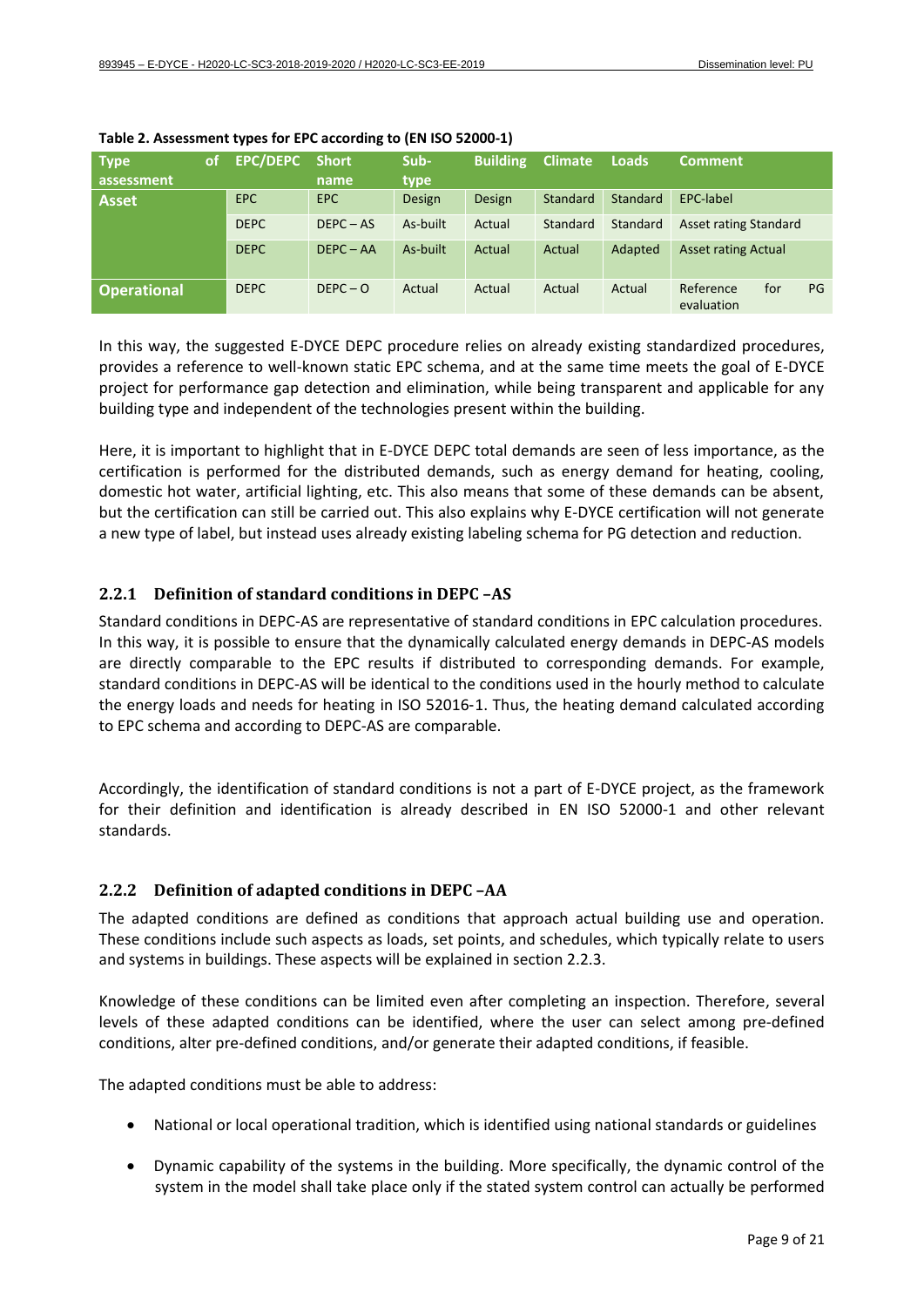in the building to ensure that the actual system capabilities are aligned with the way they are being modeled.

• Actual building use, by allowing the user to refine the adapted conditions according to the inspection results.

It is essential to mention, that not all of the above points can be realized to the same extend within the E-DYCE project, but these are named, to illustrate the potential upgrade of the E-DYCE DEPC approach if commercialized.

### <span id="page-9-0"></span>**2.2.3 Identification of adapted conditions**

The adapted conditions can be established at three different levels:

- Based on *national/local* guidelines or requirements
- Based on the *inspection plan*, which does not include building monitoring, but still addresses specific dynamic properties of the building and its systems and can include short-term measurement as a part of the inspection, i.e. blower-door test for building tightness, thermographic test for identification of the cold bridges, questionnaire with tenants, etc.
- Based on information from the long-term *monitoring* of the building, which allows modifying system definitions and schedules in the model

These adapted conditions include specification of loads, schedules, and set points within the building for:

- Internal loads (occupancy and appliances)
- Cooling and heating systems
- Ventilation system, including natural ventilation and infiltration
- Shading system

In table 4, standard conditions, identified according to EN 16798-1 are presented against Danish rules and guidelines. The example does not include any inspection- or monitoring and therefore these conditions are only marked as potentially available  $(\checkmark)$ .

It is important to mention, that besides the set-points and loads, the adapted conditions can include schedules, which are defined for weekdays and weekends. An example of a schedule for the internal loads from occupants is given in [Figure 1.](#page-10-1) Although the schedule for building use can be altered, it is assumed that the overall building use and the operation time remain the same as in the standard conditions.

<span id="page-9-1"></span>The adapted conditions are only defined as representative of the demo cases in E-DYCE.

#### **Table 3. Parameters in the definition of building operation time acc. to EN 16798-1.**

|                | Hour at day, START   |  |
|----------------|----------------------|--|
|                | Hour at day, END     |  |
| operation time | Breaks, inside range |  |
|                | days/week            |  |
|                | hours/day            |  |
|                | hours/year           |  |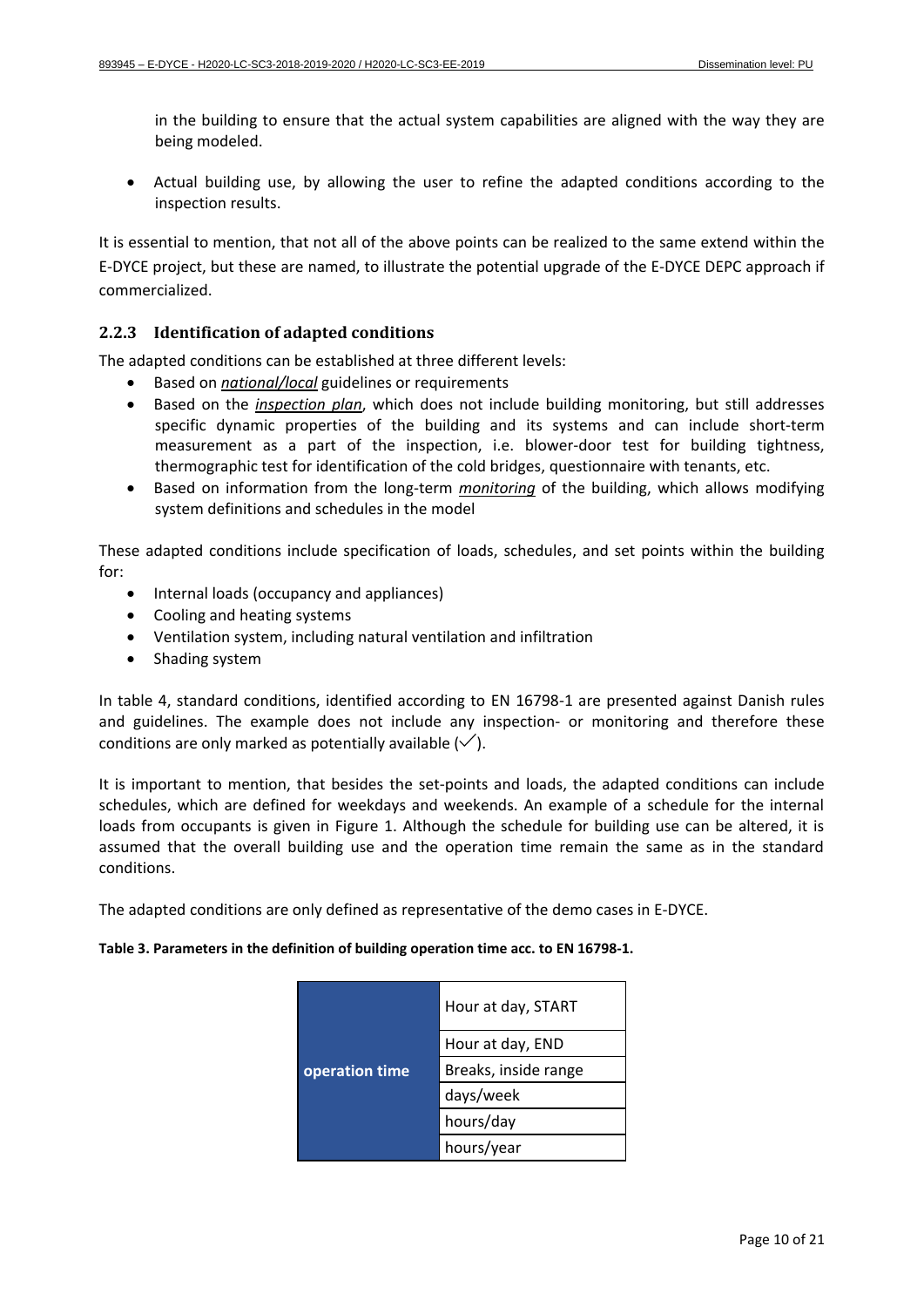

#### <span id="page-10-1"></span>**Figure 1. Schedule of occupancy according to EN 16798-1 and according to guideline in Denmark.**

| Residential, apartment. DENMARK              | <b>Standard</b>      |                             | <b>Standard-Modified</b>     |                   |
|----------------------------------------------|----------------------|-----------------------------|------------------------------|-------------------|
|                                              |                      | National/Local              | <b>Inspection-based</b>      | <b>Monitoring</b> |
|                                              |                      |                             |                              |                   |
| Occupancy:                                   |                      |                             |                              |                   |
| Occupants (dry) W/m2                         | 2.8                  | 1.5                         | $\checkmark$                 | $\checkmark$      |
|                                              |                      |                             |                              |                   |
| Appliances:                                  |                      |                             |                              |                   |
| Appliances, W/m2                             | 3                    | 3.5                         | $\checkmark$                 | $\checkmark$      |
| Lighting, W/m2                               | $\bf{0}$<br>0        |                             | ✓                            | $\checkmark$      |
|                                              |                      |                             |                              |                   |
| Shading:                                     |                      |                             |                              |                   |
| Max irradiance for activation                | 300 W/m2             | $\overline{\phantom{a}}$    | ✓                            | $\checkmark$      |
| Min irradiance for deactivation (shading up) | 200 W/m2             |                             | ✓                            |                   |
|                                              |                      |                             |                              |                   |
| Heating:                                     |                      |                             |                              |                   |
| Start of the heating season, date            | Defined according to | Defined according to        | <b>Suggested methodology</b> | $\checkmark$      |
| End of the heating seaoson, date             | demand               | demand                      |                              |                   |
| Heating set point, deg C                     | 20                   | 20 (dwellings), 22 (other)  | $\checkmark$                 | $\checkmark$      |
|                                              |                      |                             |                              |                   |
| Cooling:                                     |                      |                             |                              |                   |
| Start of the heating season, date            |                      |                             | $\checkmark$                 | $\checkmark$      |
| End of the heating seaoson, date             |                      |                             |                              |                   |
| Cooling set point, deg C                     | 26                   | 26/27                       | $\checkmark$                 | $\checkmark$      |
|                                              |                      |                             |                              |                   |
| Ventilation:                                 |                      |                             |                              |                   |
| Start of ventilation, date                   | $01$ -Jan            | $01$ -Jan                   | $\checkmark$                 | $\checkmark$      |
| End of ventilation, date                     | 31-Dec               | 31-Dec                      | $\checkmark$                 | $\checkmark$      |
| Mechanical airflow rate(min), I/s per m2     | 0.5                  | 0.35                        | $\checkmark$                 | $\checkmark$      |
| Natural ventilation rate (min), I/s per m2   | $\bf{0}$             | $\mathbf 0$                 | $\checkmark$                 |                   |
| Infiltration rate, I/s per m2                | $\bf{0}$             | 0.13                        | $\checkmark$                 | $\checkmark$      |
|                                              |                      |                             |                              |                   |
| Humidity min, %                              | 25                   | none                        | $\checkmark$                 | $\checkmark$      |
| Humidity max, %                              | 60                   | none                        | $\checkmark$                 | $\checkmark$      |
|                                              |                      |                             |                              |                   |
| <b>Hot water</b>                             |                      |                             |                              |                   |
| Domestic hot water use, I/m2 per year        | 100                  | 250 (dwellings) 100 (other) | ✓                            | $\checkmark$      |

<span id="page-10-2"></span>**Table 4. An example of standard and adapted conditions for a dwelling in DK.** 

<span id="page-10-0"></span>*– means that this information can potentially be available as a result of inspection or monitoring*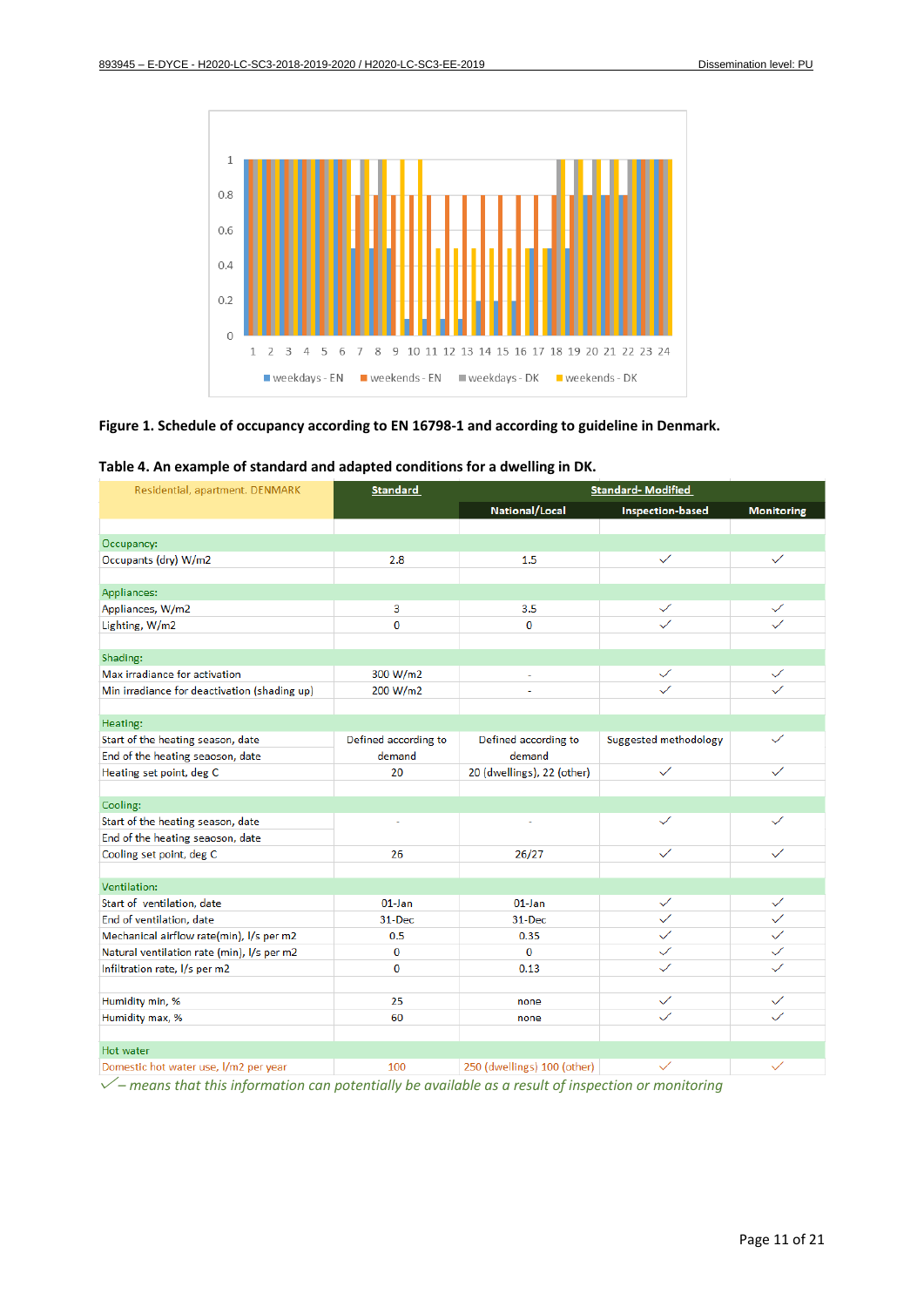#### *2.3 E-DYCE DEPC process*

Deliverable 1.2 – "Definition of dynamic and operational EPC specifications" introduces main E-DYCE modules, all of which are necessary to perform DEPC. In full, the role of each E-DYCE module for the DEPC process will be specified by the end of the project. This section describes superficially the actions, related to some of the modules only to support the understanding of the E-DYCE certification process.

Stage 1 includes the building inspection, DEPC-AS model development, and its first run followed by the preparation of the monitoring plan. These actions provide a jumpstart for obtaining actual climatic conditions, definition of adapted conditions, operational data, etc., which are the key for E-DYCE DEPC.

In Stage 2, the implementation of the inspection plan, in terms of DEPC-AA models generation as well as the alignment of the monitored data (DEPC-O) with the results of simulation in Stage 1 and 2 are carried out. These actions represent the first and the main step necessary for E-DYCE certification. Integration of the prediction and retrofitting modules do not influence the certification process, but function rather as a supplementary service for the end-users towards building energy improvement.

Similarly, the user feedback in terms of certification, in Stage 3 will only include the information about building performance within selected in Table 2 certification schemas. Furthermore, the information produced in Stage 3 of E-DYCE DEPC is highly correlated with the extent of initial information gathered in Stage 1 and generated in Stage 2. The initial content of the E-DYCE DEPC procedure is proposed in this report, but the validation and optimization of it will be carried out throughout the lifetime of the project. First, when the protocol is applied and tested within the pilot buildings, the final conclusions can be drawn and can be found in the outcome of WP7.

### <span id="page-11-0"></span>*2.4 End users' identification*

The E-DYCE DEPC methodology can offer multiple services to different end-user profiles, as described in the E-DYCE deliverable D1.2, including the service of data analysis and the graphical output. The resourceful communication between the E-DYCE platform and the end-user can only be achieved if the information that the user requires is accessible and concise.

As it is explained in the deliverable D1.2, E-DYCE will focus on its related logic and data analysis according to specific user profiles, to ensure efficient communication with the end-user. In the deliverable, two main categories of users are identified as follows. Please note that the name of the group 'a' has been modified from D1.2 to better reflect the user groups within E-DYCE DEPC procedure.

a. *Building energy professionals*, which include: (1) the energy certification party– who materially performs energy certification analyses. This category varies across the Member States and needs to be adapted following local processes. Usually, certifiers are private companies and use certified and approved tools. The E-DYCE framework will augment certifier capabilities to perform dynamic analyses on the energy behavior of buildings. (2) the professional building owners, and (3) the professional building administrators/operators, who hold the same or nearly the same competencies as the energy certification party. This type of user is characteristic of large housing associations, where the tasks energy analyses and optimization of the building operation are performed in-house rather than outsourced.

b. *Tenants/users, operators, or owners of small buildings*. These end-user profiles will use the E-DYCE framework for informative and operative purposes to monitor the building and receive push notifications on real-time operational suggestions and/or recommendations about planning and renovations according to specific profiles.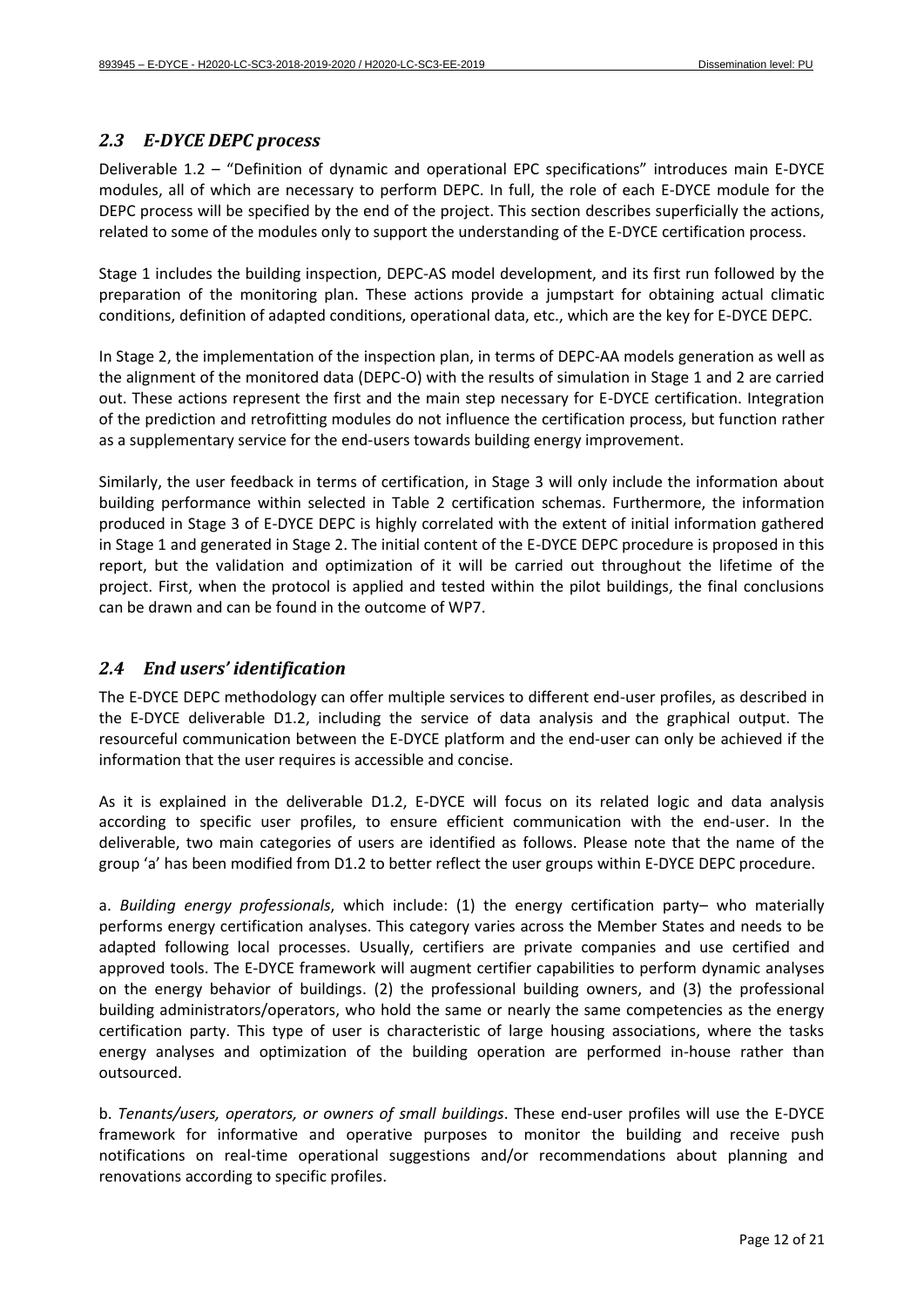Deliverable D1.2 has already identified the overall needs of the two user categories. In this report, the needs are elaborated to establish the Key Performance Indicators and to suggest their potential graphical presentation that would, in a concise and understandable format, respond to the users' demands and the scope of E-DYCE DEPC.

## <span id="page-12-0"></span>**3 E-DYCE DEPC certification**

E- DYCE DEPC concept aims at extending the building energy professionals' capabilities towards their customers and offering useful information to the tenants, which can potentially include push notifications on real-time operational suggestions and/or recommendations about planning and renovations according to specific profiles.

In such a case, E-DYCE DEPC must be able to provide necessary information to the end-users, to emplace the above-mentioned capabilities. Concerning the energy certification stand-alone, it is a matter of identifying and providing the user with the Key Performance Indicators of the building. Next, these must be organized in such a way that they appear sufficient and can, in full, respond to the users' needs. They must be able to express building performance, independently of the level of detail in the model (i.e. mono-zone or multizone model), and it should be possible to aggregate those indicators at annual, monthly, weekly, daily, or hourly resolution, depending on the user need and monitoring data availability.

If possible, the KPIs must be calculated every time for all asset and operational certification schemas used in E-DYCE DEPC (Table 2). Though, it can be unclear which KPIs are necessary for the certification, how the certification will be carried out using selected KPIs, and what KPIs have the informative character, to support the user in optimization of building performance. On that matter it has to be mentioned that the E-DYCE energy certification aim is not about generating a new label for the building, but rather about detection of causes for PG presence and actions to its' subsequent reduction, while the E-DYCE DEPC methodology is strongly anchored in the current EPC rating, where the EPC is used as a benchmark for E-DYCE DEPC. Therefore, the KPIs selected for E-DYCE DEPC process are primarily related to energy needs in the building.

### <span id="page-12-1"></span>**3.1.1 KPIs in the E-DYCE DEPC**

It is now identified that the sufficient for E-DYCE DEPC KPIs have to represent the following categories:

- *Energy operation KPIs*, more specifically the energy needs in the building, to support identification of the performance gap. These must be available in a distributed format, to identify which type of energy needs causes the performance gap. Given the nature of the simulation tools and modules used in E-DYCE, only the energy demand for heating/cooling and the electricity demand for lighting and for running (some) technical systems in the building can be calculated. Calculation of the energy demand for Domestic Hot Water (DHW) is not possible in Energy Plus models nor in majority of other similar tool. However, the operational energy DHW for dwellings can be estimated using the methodology developed in task 2.3. In this method, the monitoring data from the smart heat meters are separated into two shares: energy demand for heating and the energy demand for domestic hot water.
- *The energy signature of a building* (or building zone), in contrast to D 1.2 is now seen as a separate category, not to replace, but to ease the evaluation of the performance gap due to operational thermal conditions in the building.
- *Comfort/quality KPIs* have a primary function to support detection of causes for the performance gap. Optimally, the performance gap caused by operational thermal conditions is evaluated using the energy signature. On the other hand, the presence of over-or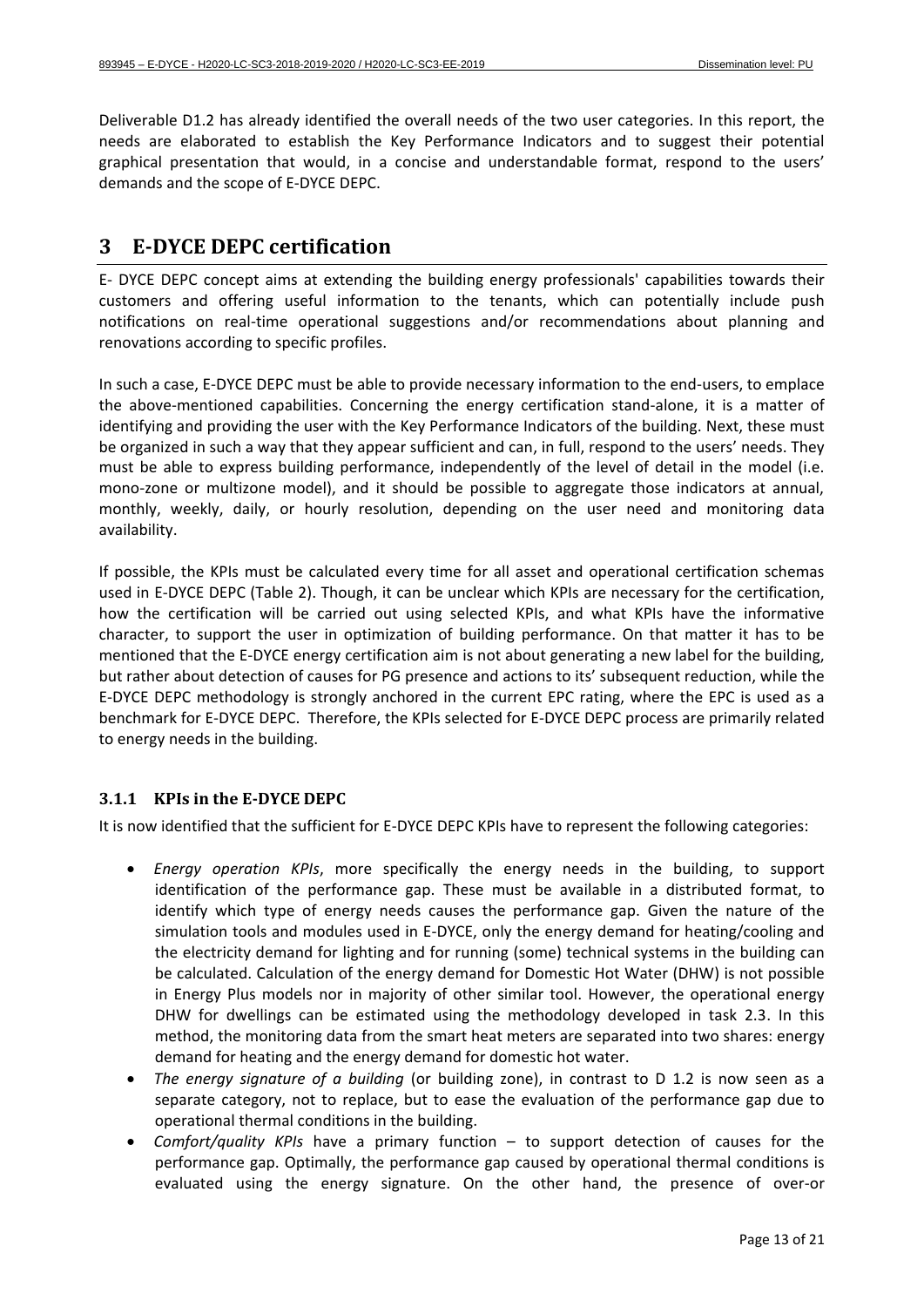underventilation is undesirable in buildings and eventually will require optimization to maintain satisfactory comfort conditions or to reduce the performance gap. Thus, the air quality related KPIs can support the identification of these issues within the building.

• *Free-running operation* KPIs can address issues in certification of low-tech buildings, but also can be used to support passive strategies application in all types of buildings (also mechanically driven buildings)

Looking upon the KPI categories mentioned above, one can argue that number of KPIs considered for DEPC is rather limited compared to the capabilities of the E-DYCE simulation platform. However, there is a fine line of balance between over information and the lack of it. In the following sections of this protocol, it will be shown that the selected KPIs are adequate for the scope of E-DYCE. In the future, when the E-DYCE DEPC procedure has been tested, additional KPIs can be rolled out, if needed.

To make the final selection of KPIs for E-DYCE DEPC, the user needs must be evaluated along with the format for concise account and presentation of this data to the user. The information packages, in E-DYCE DEPC, are the result of such evaluation (section [3.1.2,](#page-14-0) [3.1.3\)](#page-16-0). Another aspect considered in the information packages is the character of user needs, by distinguishing between:

- A need for obtaining E-DYCE DEPC certificate, which consists of a single document, describing overall building performance.
- A need for fast screening, to obtain a complete and simple overview of the building performance in all domains of E-DYCE certification, including asset and/or operational rating. The information required by the user, in such a case, will solely depend on a user group.
- A need for inspection and optimization of building performance shall ensure all necessary data to detect faults and identify causes for performance gaps. This need is characteristic for the building energy professionals and therefore it will not be addressed for the tenant-user group. For the building energy professionals, it must include the information that allows them to take action to eliminate the gaps, optimize building performance, suggest adjustments to the user behavior, and/or initiate an exploration of the renovation roadmaps.

A summary table of all KPIs in E-DYCE DEPC is available in sections [3.1.2](#page-14-0) and [3.1.3](#page-16-0) together with the reference to their calculation methodology and a suggestion for their presentation to the user. KPI-tables must be seen as a comprehensive list, meanwhile for each building the level of detail in monitoring and modeling will define the net list. In addition, the tables provide an overview for which assessment schema the KPI that should be calculated if possible  $(\checkmark)$  and those that cannot be calculated  $(X)$  due to the following reasons:

- Limitation in the calculation of global energy performance index in E+ (or similar calculation tool) due to not present calculation models for, for example: energy demand for DHW and distribution loss on installations.
- Absence of operational data or limitations in the monitoring plan
- Incomplete building inspection

That is also why the information packages must be seen as an extensive list of parameters that we shall strive to obtain in the long term but might need to accept their absence in the early stage of the E-DYCE DEPC lifetime.

Next, the minimum preferable time-resolution (evaluation period) for calculation of KPIs and the corresponding maximum period for its aggregation is defined in the tables. It must be mentioned that the empty cells in the tables signify that this data is irrelevant for the E-DYCE DEPC process.

Finally, the tables inform about the zoning approach in the monitoring and simulation which allows performing calculation of each specific KPI  $(\vee)$ . The zoning in the tables relates to asset zoning and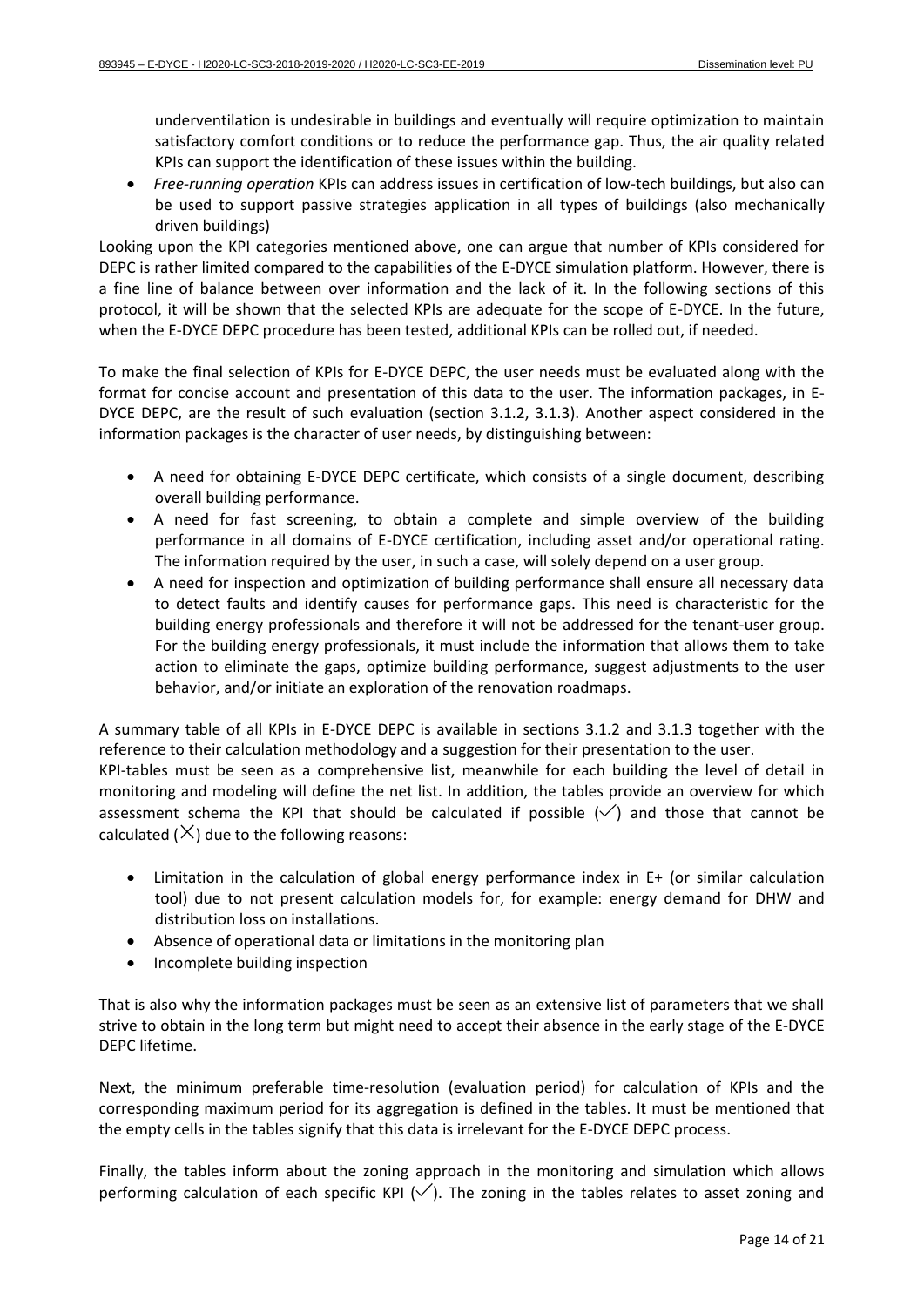operational zoning. The asset zoning refers to the simulation models used for the asset rating, but more specifically to the definition of the thermal zones in these models. In such a case, a mono-zone model consists of only one thermal zone and a multi-zone model will consist of several thermal zones in the model. Operational zoning reflects the approach for monitoring KPIs for operational rating, where a KPI can be measured as one value for the whole building (mono-zone) or as several values, measured in specific rooms or sections of a building (multi-zone). In the future, the information packages can be expanded with the assessment boundaries for specific KPIs.

#### <span id="page-14-0"></span>**3.1.2 Information packages for tenants**

Tenants/users, operators, or owners of the building is the group of E-DYCE DEPC end-users, that will benefit from building monitoring and push notifications on real-time operational suggestions and/or recommendations about planning and renovations according to specific profiles. At the same time, this group of users may have different technical backgrounds and insights in building performance. Therefore, the "information package" for this group of users shall ensure that all users in this group can understand the information provided.

This user group is normally interested in the performance of their own space. At the same time, it is too ambitious to expect that the E-DYCE simulation and monitoring program can provide all members of this group with personalized information. However, it is an ambition in E-DYCE to allow users, when possible, to know about the performance of their own space compared to average performance in the building. Such information can be provided to the user after the GDPR considerations have been made. In the following table can be found KPIs selected within each category to be provided to the user: It is necessary to explain that the final energy need is selected as a relevant KPI for the tenants, to avoid any confusion that can take place when the user compares the data from E-DYCE DEPC with the energy bill. Also, the information about the energy need or comfort conditions in the EPC label, as well as the DEPC-AS schema are irrelevant for the tenant and therefore omitted.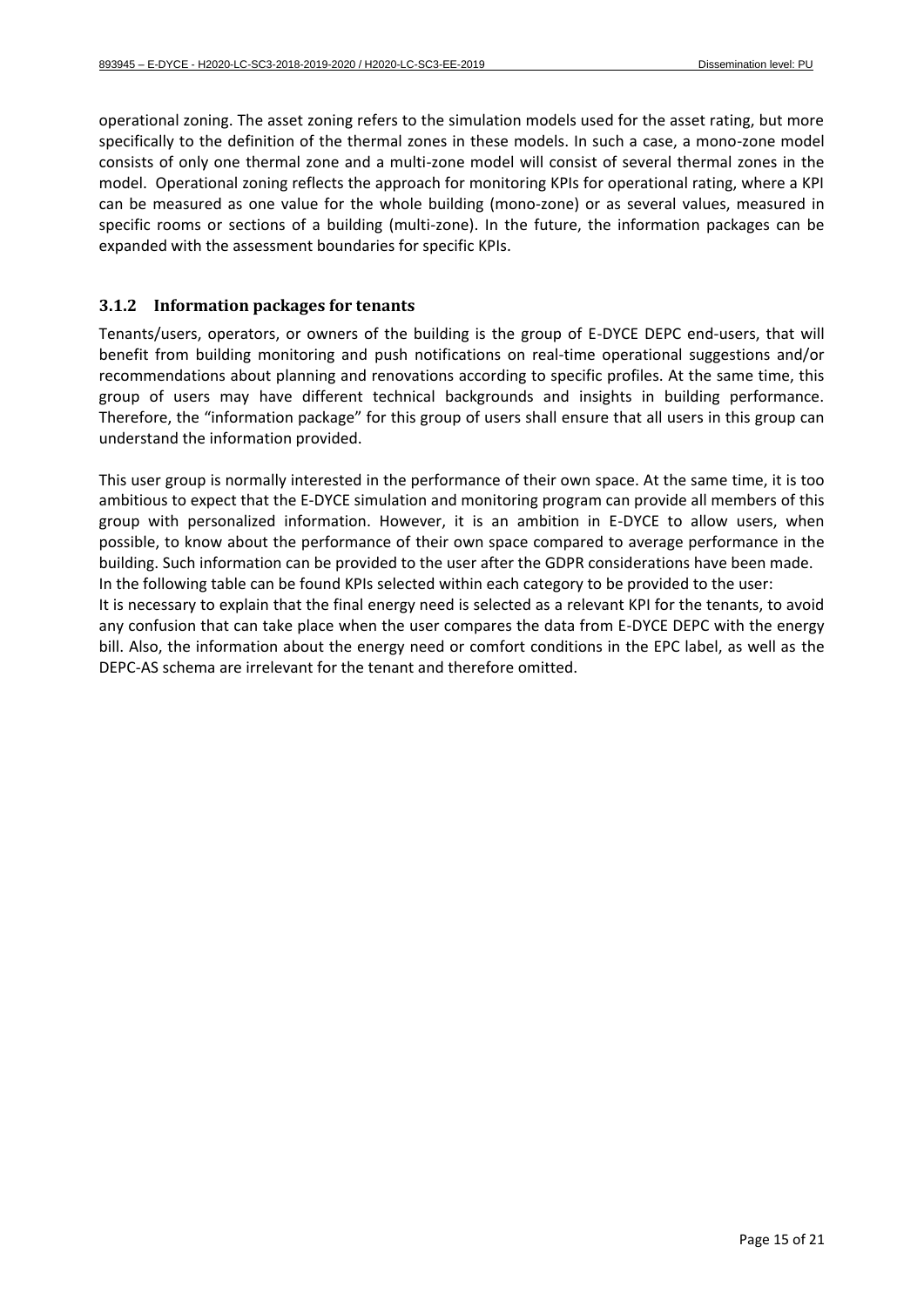#### **Table 5. KPIs for tenants.**

| <b>KPI</b>                                                         |                 |            | Assessment schema      | <b>Evaluation period</b> |       | <b>Asset zoning</b> |              | <b>Operational zonning</b> |              |              |                                            |
|--------------------------------------------------------------------|-----------------|------------|------------------------|--------------------------|-------|---------------------|--------------|----------------------------|--------------|--------------|--------------------------------------------|
|                                                                    | <b>Symbol</b>   | <b>EPC</b> | <b>DEPC-AS DEPC-AA</b> | <b>DEPC-O</b>            | Min   | Max                 | Mono         | Multi                      | Mono         | Multi        | Ref.                                       |
| Global energy performance index                                    | $Q_{gl}$        |            | X                      | $\times$                 | month | year                | $\checkmark$ | $\times$                   |              |              | ISO 52000-1:2017                           |
| Final energy need for heating                                      | f_Q_h           |            | $\checkmark$           | $\checkmark$             | week  | year                | $\checkmark$ | $\checkmark$               | $\checkmark$ | $\checkmark$ | For EPC: ISO 52000-1:2017 and for DEPC: EN |
| Final energy need for cooling                                      | f_Q_c           |            | $\checkmark$           |                          | week  | year                |              | $\checkmark$               | $\checkmark$ |              | ISO 52016-1:2017 and ISO 52017-1:2019      |
| Final energy need for DHW                                          | f_Q_dh          |            | $\times$               | $\checkmark$             | week  | year                | $\checkmark$ | $\checkmark$               | $\checkmark$ | ✓            |                                            |
| Final energy need for heating for an average space in the building | f_Q_h_av        |            | $\checkmark$           | $\checkmark$             | week  | vear                | $\times$     | $\checkmark$               | $\times$     | $\checkmark$ | For EPC: ISO 52000-1:2017 and for DEPC: EN |
| Final energy need for cooling for an average space in the building | f_Q_c_av        |            | $\checkmark$           |                          | week  | vear                | $\times$     | $\checkmark$               | $\times$     | $\checkmark$ | ISO 52016-1:2017 and ISO 52017-1:2020      |
|                                                                    |                 |            |                        |                          |       |                     |              |                            |              |              |                                            |
| Operative temperature                                              | t_op_i          |            | $\checkmark$           | $\checkmark$             | week  |                     |              | $\checkmark$               |              | $\checkmark$ |                                            |
| CO <sub>2</sub> concentration                                      | CO <sub>2</sub> |            | $\checkmark$           | $\sim$                   | week  |                     |              | $\checkmark$               |              | $\checkmark$ |                                            |

*– the KPI can potentially be calculated/measured*

<span id="page-15-0"></span>*– the KPI cannot potentially be calculated /measured*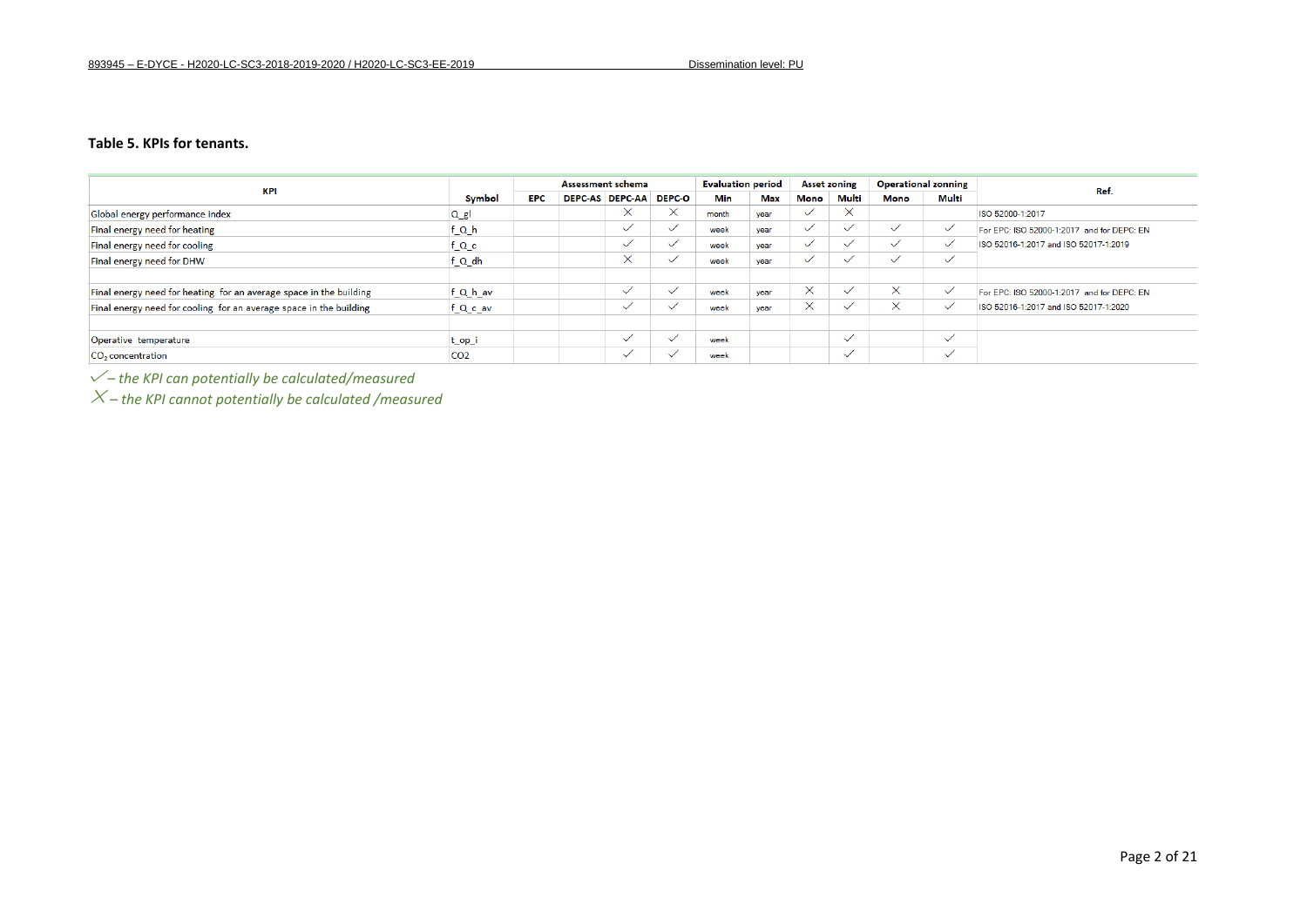#### <span id="page-16-0"></span>**3.1.3 Information packages for the building energy professionals**

The building energy professionals, such as the energy certification party, who materially performs energy certification analyses, the professional building owners, or administrators, as a user-group are characterized by high technical insight, where the E-DYCE project aims at expanding their capabilities to perform dynamic analyses on the energy behavior of buildings. That also means that this type of users has versatile needs ranging among the need for certification alone, the need for screening, and/or the need for inspection and optimization and planning renovation (energy renovation). The need for certification, as a stand-alone action, will be addressed in the section about the E-DYCE DEPC certificate, meanwhile, the other two groups of needs are addressed below.

Considering a need for fast screening, this type of user must have access to concise information about building energy performance, according to EPC label and other assessment schemas in E-DYCE. Furthermore, if possible, they must have a possibility of detecting any significant outliers among the zones within the building, for the reason of fault detection or out of control operation. Ideally, the user must be able to screen if the building performance has changed significantly over the recent years, it is, therefore, relevant to consider if relevant KPIs for the previous year must be included.

The inspection and performance optimization of the building, in E-DYCE, targets the reduction of PG, therefore the inspection shall support the user to detect causes of the performance gap with the aim of their elimination. KPIs that allow doing that are also included. Potentially, a guide to the use of KPIs for inspection can be prepared upon the availability of the data from the demo sites.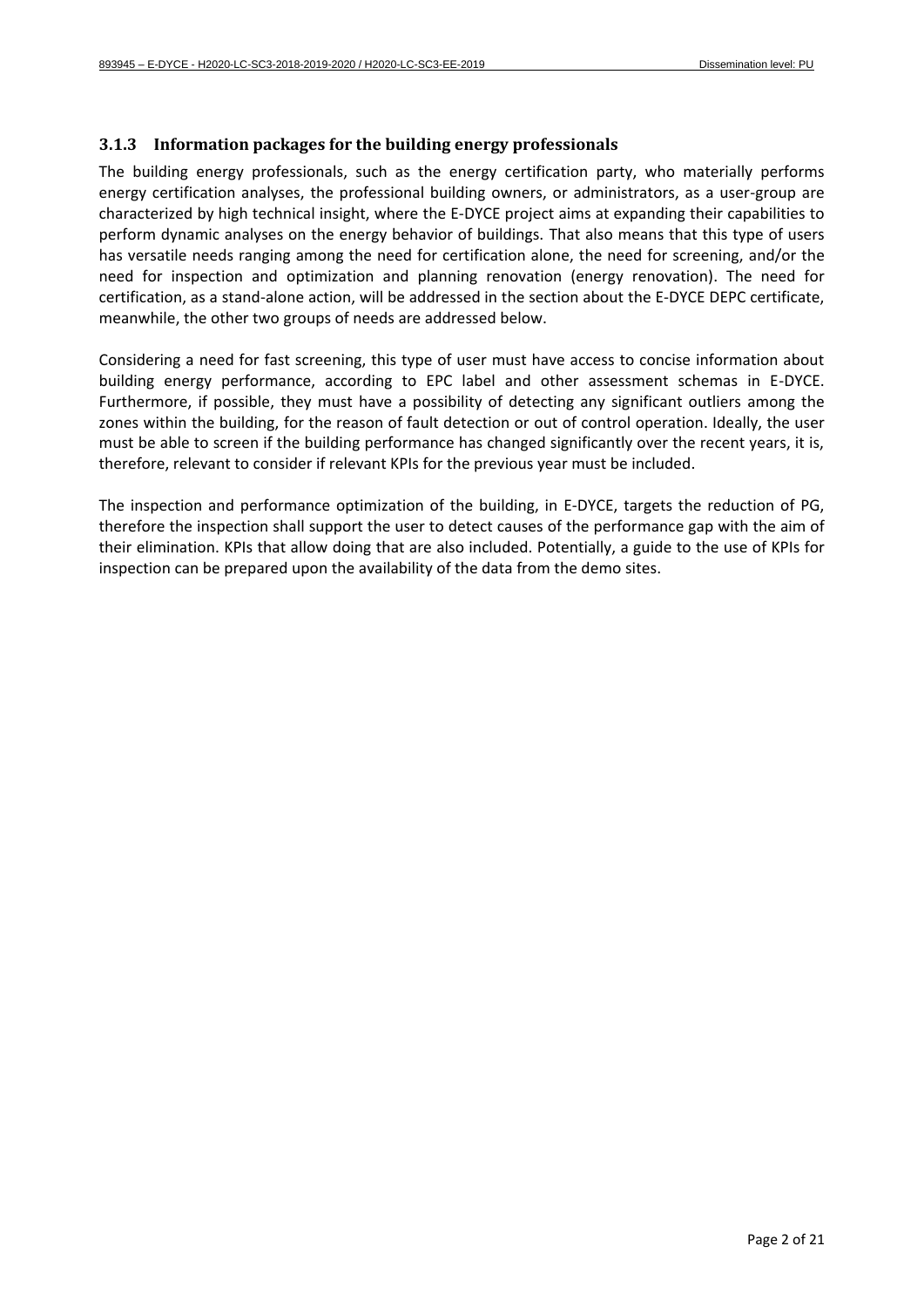#### **Table 6. KPIs for certification party.**

| <b>KPI</b>                                                                   | <b>Symbol</b>    |              |                          | <b>Assessment schema</b> |              | <b>Evaluation period</b> |            | <b>Asset zoning</b>      |              | <b>Operational zonning</b> |              | Ref.                                                                                   |
|------------------------------------------------------------------------------|------------------|--------------|--------------------------|--------------------------|--------------|--------------------------|------------|--------------------------|--------------|----------------------------|--------------|----------------------------------------------------------------------------------------|
|                                                                              |                  | <b>EPC</b>   |                          | DEPC-AS DEPC-AA DEPC-O   |              | Min                      | <b>Max</b> | <b>Mono</b>              | Multi        | <b>Mono</b>                | Multi        |                                                                                        |
| Global energy performance index                                              | $Q$ gl           | $\checkmark$ | $\times$                 | X                        | $\times$     | month                    | vear       | $\checkmark$             | $\times$     |                            |              | For EPC: ISO 52000-1:2017 and for                                                      |
| Primary energy need for heating                                              | Q h              | $\checkmark$ | $\checkmark$             | $\checkmark$             | $\checkmark$ | week/month               | vear       | $\checkmark$             | $\checkmark$ | $\checkmark$               | $\checkmark$ | DEPC: EN ISO 52016-1:2017 and ISO                                                      |
| Primary energy need for cooling                                              | Q c              | $\checkmark$ | $\checkmark$             | $\checkmark$             | $\checkmark$ | week/month               | year       | $\checkmark$             | $\checkmark$ | $\checkmark$               | $\checkmark$ | 52017-1:2019                                                                           |
| Primary energy need for DHW                                                  | $Q$ dh           | $\checkmark$ | $\times$                 | $\times$                 | $\checkmark$ | week/month               | vear       | $\checkmark$             | $\checkmark$ | $\checkmark$               | $\checkmark$ | For EPC: ISO 52000-1:2017 and for DEPC-AS+AA: EN ISO 52016                             |
| Primary electricity need for running technical installations                 | Q tech           | $\checkmark$ | ${\small \simeq} \times$ | $\swarrow \times$        | $\times$     | week/month               | vear       | $\checkmark$             | ✓            | $\checkmark$               | $\checkmark$ | For EPC: ISO 52000-1:2017 and for                                                      |
| Primary electricity need for lighting (if relevant)                          | Q <sub>1</sub>   | $\checkmark$ | $\checkmark$             | $\checkmark$             | X            | week/month               | vear       | X                        | $\checkmark$ | $\checkmark$               | $\checkmark$ | DEPC: EN ISO 52016-1:2017 and ISO                                                      |
| Primary energy need for heating for an average space in the building         | Q h av           | $\times$     | $\checkmark$             | $\checkmark$             | $\checkmark$ | week/month               | vear       | $\times$                 | $\checkmark$ | $\times$                   | $\checkmark$ | For EPC: ISO 52000-1:2017 and for<br>DEPC: EN ISO 52016-1:2017 and ISO<br>52017-1:2019 |
| Primary energy need for cooling for an average space in the building         | Q c av           | X            | $\checkmark$             | $\checkmark$             | $\checkmark$ | week/month               | vear       | $\times$                 | $\checkmark$ | $\times$                   | $\checkmark$ |                                                                                        |
| Primary energy need for heating for the critical zone                        | Q h cr           | X            | $\checkmark$             | $\checkmark$             | $\checkmark$ | week/month               | vear       | ${\small \simeq} \times$ | $\checkmark$ | $\times$                   | $\checkmark$ |                                                                                        |
| Primary energy need for cooling for the critical zone                        | Q c cr           | $\times$     | $\checkmark$             | $\checkmark$             | $\checkmark$ | week/month               | year       | ${\small \simeq} \times$ | $\checkmark$ | $\times$                   | $\checkmark$ |                                                                                        |
| Energy signature, global solar correlated                                    | EN SIG 2D        |              | $\checkmark$             | $\checkmark$             | $\checkmark$ | month                    | vear       | $\checkmark$             | $\checkmark$ | $\checkmark$               | $\checkmark$ | EN 15603:2008. Acquaviva et al., 2015:                                                 |
| Energy signature, global solar correlated for the critical zone (heating)    | EN SIG 2D h      |              | $\checkmark$             | $\checkmark$             | $\checkmark$ | week/month               | vear       | $\checkmark$             | $\checkmark$ | $\times$                   | $\checkmark$ | Eriksson et al., 2020; Hitchin and                                                     |
| Energy signature, global solar correlated for the critical zone (cooling)    | EN SIG 2D c      |              | $\checkmark$             | $\checkmark$             | $\checkmark$ | week/month               | year       | ${\small \simeq} \times$ | $\checkmark$ | $\times$                   | $\checkmark$ | Knight, 2016                                                                           |
| Fictious Energy need for free-running mode (cooling)                         | FICT COOL        | $\times$     | $\checkmark$             | $\checkmark$             |              | week/month               | year       | $\checkmark$             | $\checkmark$ | $\checkmark$               | $\checkmark$ | E-DYCE deliverable 1.2                                                                 |
| Fictious Energy need for free-running mode (heating)                         | <b>FICT HEAT</b> | X            | $\checkmark$             | $\checkmark$             |              | week/month               | year       | $\checkmark$             | $\checkmark$ | $\checkmark$               | $\checkmark$ | E-DYCE deliverable 1.2                                                                 |
|                                                                              |                  |              |                          |                          |              |                          |            |                          |              |                            |              |                                                                                        |
| Number of free-running hours (cooling season)                                | n fr c           | $\times$     | $\checkmark$             | $\checkmark$             | ✓            | week/month               | year       | $\checkmark$             | $\checkmark$ | $\checkmark$               | $\checkmark$ | E-DYCE deliverable 1.2                                                                 |
| Number of free-running hours (heating season)                                | n fr h           | $\times$     | $\checkmark$             | $\checkmark$             | $\checkmark$ | week/month               | year       | $\checkmark$             | $\checkmark$ | $\checkmark$               | $\checkmark$ |                                                                                        |
| Number of free-running hours for critical room (cooling season)              | n fr cr c        | X            | $\checkmark$             | $\checkmark$             | $\checkmark$ | week/month               | year       | ${\small \simeq} \times$ | $\checkmark$ | $\checkmark$               | $\checkmark$ |                                                                                        |
| Number of free-running hours for critical room (heating seson)               | n fr cr h        | $\times$     |                          | $\checkmark$             | $\checkmark$ | week/month               | vear       | ${\small \simeq} \times$ | $\checkmark$ | $\checkmark$               | $\checkmark$ |                                                                                        |
| Number of hours when CO2 level is below category I, for heating season       | n co2 h bl       | $\times$     | $\checkmark$             | $\checkmark$             | $\checkmark$ | week/month               | vear       | $\checkmark$             | $\checkmark$ | $\checkmark$               | $\checkmark$ | adapted from EN 16798                                                                  |
| Number of hours when CO2 level is below category I, for cooling season       | n co2 c bl       | $\times$     | $\checkmark$             | $\checkmark$             | $\checkmark$ | week/month               | vear       | $\checkmark$             | ✓            | $\checkmark$               | $\checkmark$ |                                                                                        |
| Number of hours when CO2 level is above category III, for heating season     | n co2 h alll     |              |                          |                          |              |                          |            |                          |              |                            |              |                                                                                        |
| Number of hours when CO2 level is above category III, for heating season     | n co2 h alll     | $\times$     | $\checkmark$             | $\checkmark$             | $\checkmark$ | week/month               | vear       | $\checkmark$             | $\checkmark$ | $\checkmark$               | $\checkmark$ |                                                                                        |
| Number of hours when CO2 level is below category I for the zone with maximum |                  |              |                          |                          |              |                          |            |                          |              |                            |              |                                                                                        |
| heating/cooling demand                                                       | n co2 cr bl      | $\times$     | $\checkmark$             | $\checkmark$             | $\checkmark$ | week/month               | vear       | ×                        | $\checkmark$ | $\times$                   | $\checkmark$ |                                                                                        |
| Number of hours when CO2 level is above category III for the zone with       |                  |              |                          |                          |              |                          |            |                          |              |                            |              |                                                                                        |
| minimum heating/cooling demand                                               | n co2 cr alll    | $\times$     | $\checkmark$             | $\checkmark$             | $\checkmark$ | week/month               | vear       | ×                        | $\checkmark$ | $\times$                   | $\checkmark$ |                                                                                        |
| Operative temperature in the critical zone for heating season                | T op cr h i      |              | $\checkmark$             | $\checkmark$             | $\checkmark$ | week                     | year       | ${\small \simeq} \times$ | $\checkmark$ | $\times$                   | $\checkmark$ | EN 16798-1 for adaptive comfort: EN                                                    |
| Operative temperature in the critical zone for cooling season                | T op cr c i      |              | $\checkmark$             | $\checkmark$             | $\checkmark$ | week                     | year       | ${\small \simeq} \times$ | $\checkmark$ | $\times$                   | $\checkmark$ | ISO 7730 for Fanger model                                                              |
| Operative temperature in the critical zone in free-running for heating       |                  |              | $\checkmark$             | $\checkmark$             | $\checkmark$ | week                     | year       | ${\small \simeq} \times$ | $\checkmark$ | $\times$                   | $\checkmark$ |                                                                                        |
| Operative temperature in the critical zone in free-running for cooling       |                  |              | $\checkmark$             | $\checkmark$             | $\checkmark$ | week                     | vear       | ${\small \simeq} \times$ | ✓            | $\times$                   | ✓            |                                                                                        |

<span id="page-17-0"></span>*– the KPI can potentially be calculated/measured*

*– the KPI cannot potentially be calculated /measured*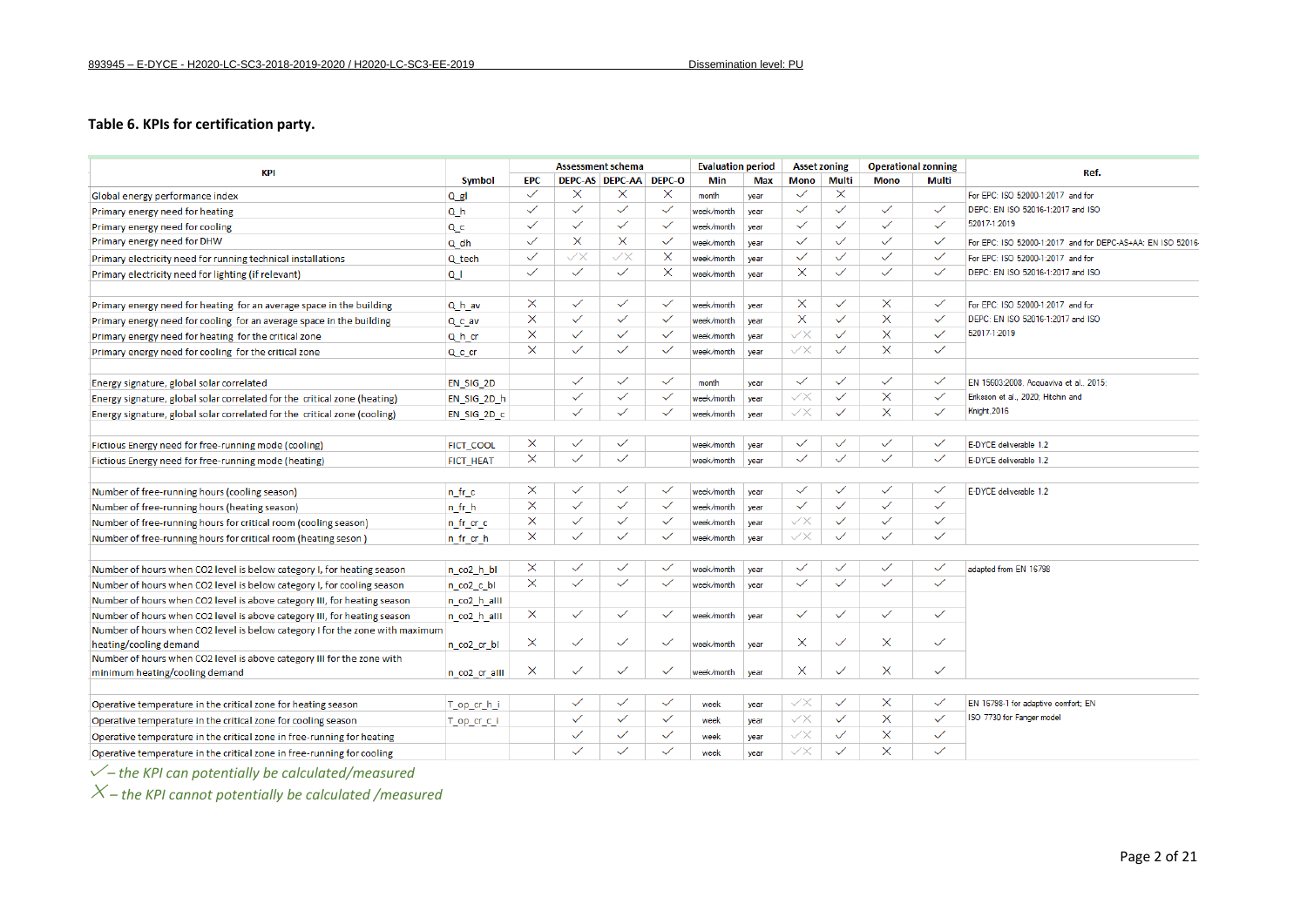#### <span id="page-18-0"></span>**3.1.4 E-DYCE DEPC certificate**

The format and the content of the E-DYCE certificate must be developed for the concise presentation of the results of E-DYCE DEPC. It shall include the key performance indicators, presenting the overall performance of a building or its domain, including the performance gap evaluation and the key aspects of its indoor environmental quality, the utilization of its free-running potential, etc. The format of such a certificate is therefore sensitive to the outcome of several E-DYCE modules, which are not yet fully established. Therefore, the content of the E-DYCE certificate must be addressed at a later stage in the project, when the missing modules are fully developed and the data from the demo sites are available, then different scenarios for the E-DYCE certificate format can be drafted and evaluated.

An example of the initial format for the certificate can be seen below:



<span id="page-18-1"></span>Figure 2. A draft for E-DYCE certificate structure.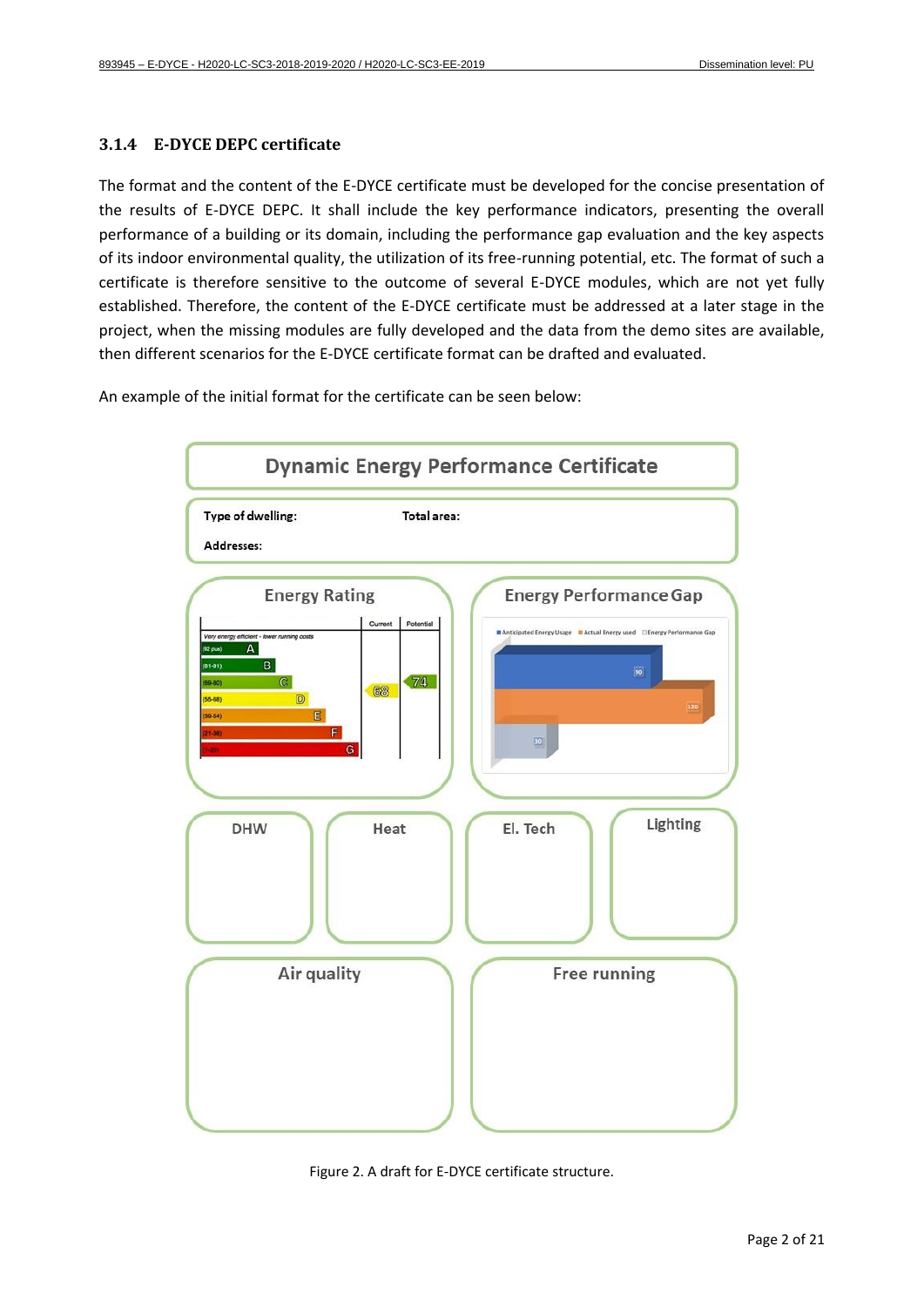## <span id="page-19-0"></span>**4 Conclusions for protocol application within E-DYCE**

This report is Deliverable 2.4 of E-DYCE project, which utilizes the outputs of WP1 to consolidate the E-DYCE DEPC process into a protocol.

The protocol is developed using the existing assessment schemas (EN ISO 52000-1), employing the static EPC as a benchmark for E-DYCE DEPC and thereby anchoring the E-DYCE DEPC methodology in the current EPC rating. In this way, the E-DYCE methodology can be seen as a strong supplement to the existing certification schema rather than its competitor. Accordingly, the E-DYCE certification will not generate a new type of label, but instead will be dedicated to detecting causes of the performance gap and to support potential improvement for PG elimination and the energy need reduction.

Correspondingly, the total energy demand in E-DYCE DEPC approach becomes less important, as the focus in E-DYCE DEPC methodology is shifted towards the distributed demands, such as energy demand for heating, cooling, domestic hot water, artificial lighting, etc., which can be evaluated with the different degree of detail or can even be left out, if the data necessary for their evaluation is absent. This decision ensures high flexibility of the methodology, as the E-DYCE certification can be carried out practically for any building.

E-DYCE DEPC process will generate information to augment certifier capabilities to perform dynamic analyses on the energy behavior of buildings, to provide an incitement for the potential improvements of the building, to recommend renovations, or to suggest other behaviour. The information generated through E-DYCE DEPC process will vary depending on the information that is fed in, but also depending on what information is actually valuable for the end-user. This report organizes the relevant Key Performance Indicators according to the identified user groups:

- a. *Tenants/users, operators, or owners of small buildings*
- b. *Building energy professionals*

In this regard, it must be mentioned that the developed protocol will be validated when applied in the pilot buildings, whereby the information fed in and generated upon application of E-DYCE DEPC procedure can be post-evaluated. Thus, the protocol proposed in this report is final, but its application in the pilots may result in an adjustment or its' further specification by the end of the project.

Lastly, this protocol has been developed without a final decision towards geometry-definition (zoning and systems) within the models in E-DYCE. Therefore, both options of the multi- and mono-zone models have been considered in this report. While the mono-zone solution is rather obvious and easy to address, by considering the whole simulation domain as one zone, the multi-zone approach can result in multiple geometrical solutions. The decision of zoning can also depend on the building typology or climate the building is located in, and it is crucial for the E-DYCE DEPC procedure. Actions dedicated to answering this question are being carried out in task 2.3 and task 3.5 of E-DYCE. The findings from these tasks will be integrated into the protocol and tested for the pilot buildings.